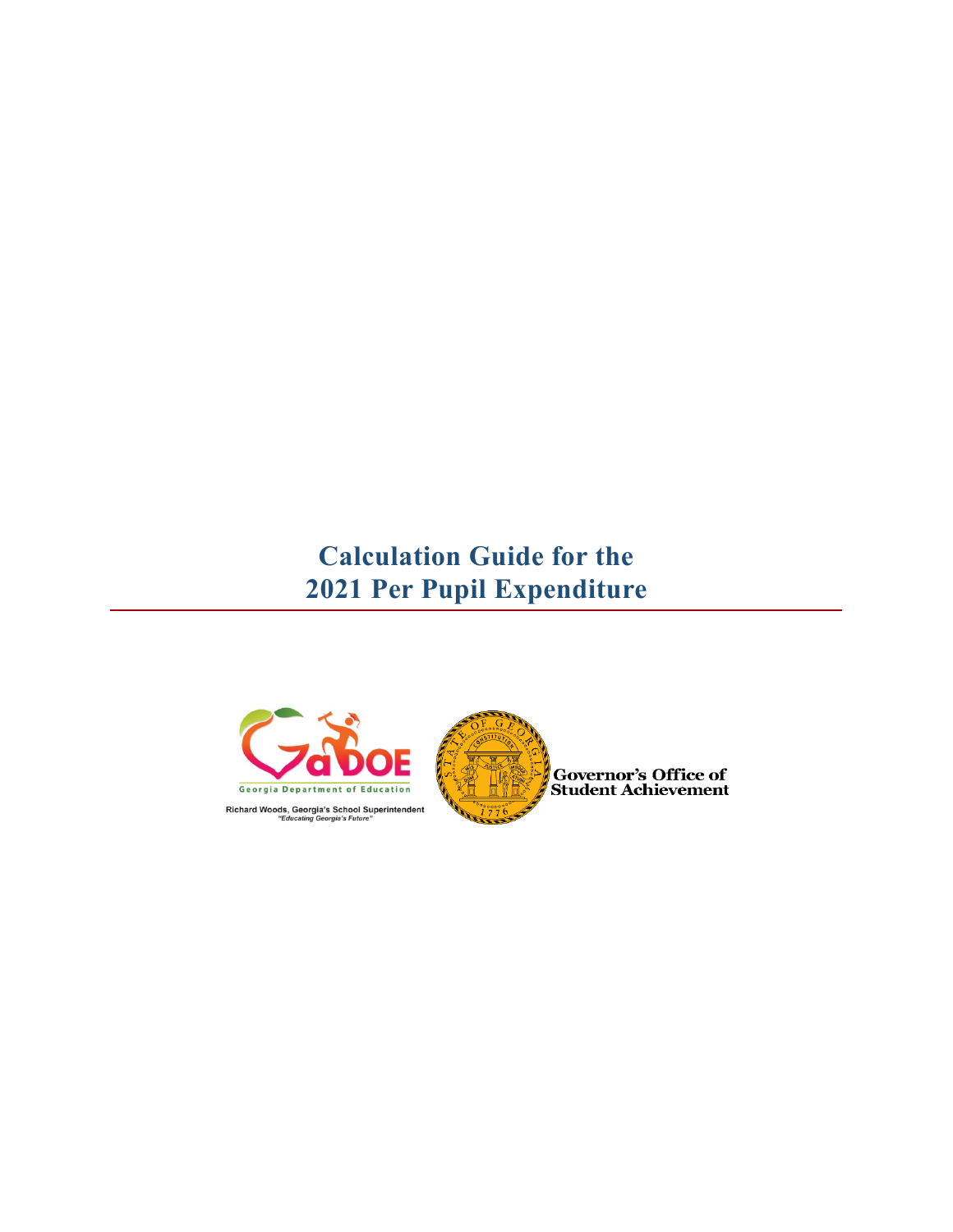## **Table of Contents**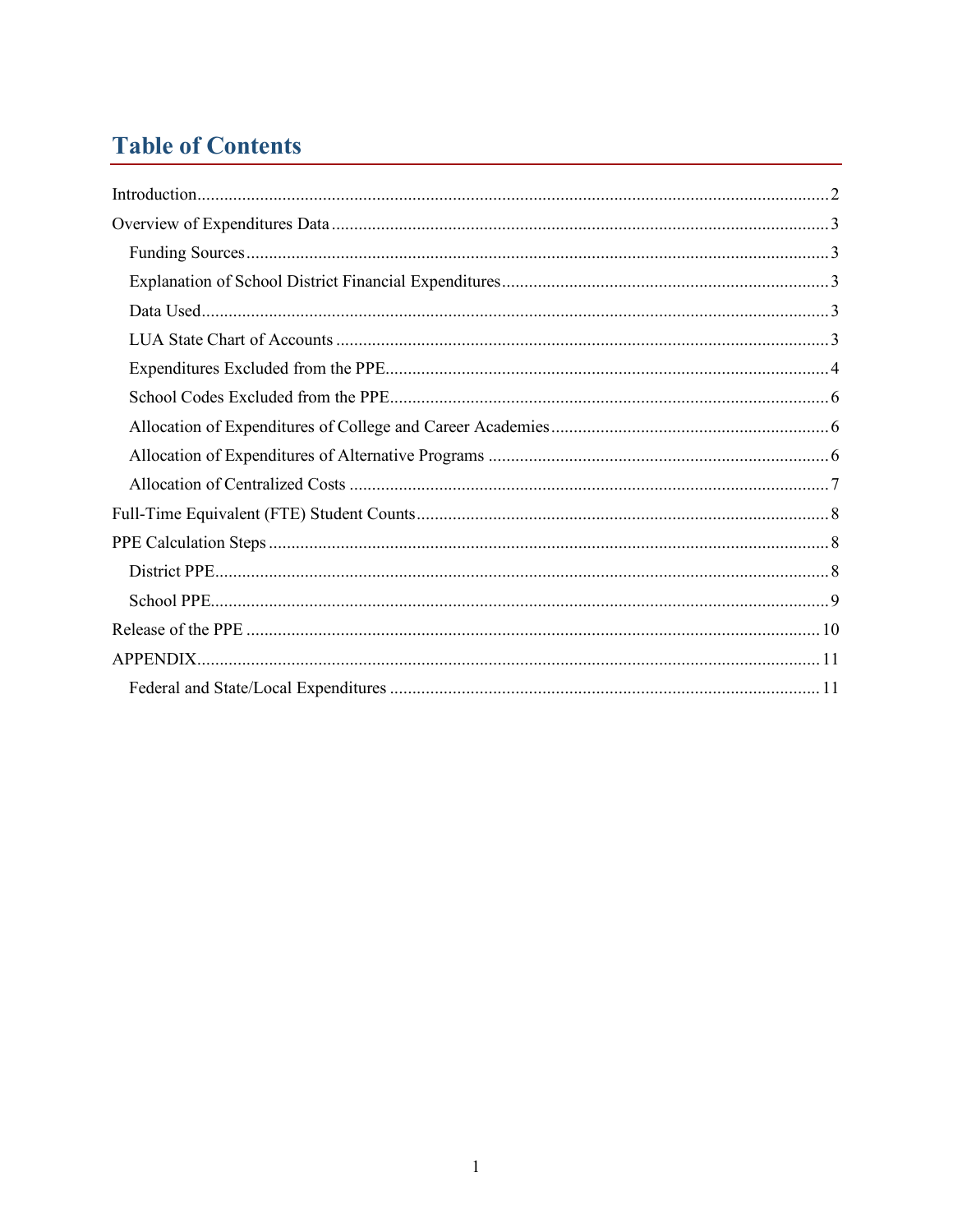## <span id="page-2-0"></span>**Introduction**

In February 2021, the Georgia Department of Education (GaDOE) and the Governor's Office of Student Achievement (GOSA) will release the 2021 per pupil expenditure (PPE) for the 2020- 2021 school year for each school district and school in the state. This is the PPE calculation that is typically used to determine the Financial Efficiency Star Rating (FESR); however, the full FESR calculation cannot be calculated for the 2020-2021 school year.

O.C.G.A. §20-14-3 requires GOSA, in coordination with GaDOE, to create a financial efficiency rating. The law requires that GOSA and the GaDOE collaborate to "adopt and annually review, and revise as necessary, indicators of the quality of learning by students, financial efficiency, and school climate for individual schools and for school systems." Financial efficiency "may include an analysis of how federal and state funds spent by local school systems impact student achievement and school improvement, and components used to determine financial efficiency may include actual achievement, resource efficiency, and student participation in standardized testing." Although the full FESR calculation cannot be completed, the PPE calculation can be completed with available data and will maintain the continuity of that element of the overall requirements.

The following calculation guide details the steps used to calculate the PPE. The first section includes a brief overview of the funding process for Georgia public schools and lists the included and excluded expenditures. The second section details how the number of full-time students is calculated. The third section describes how the PPE is calculated, followed by a discussion of the release procedure.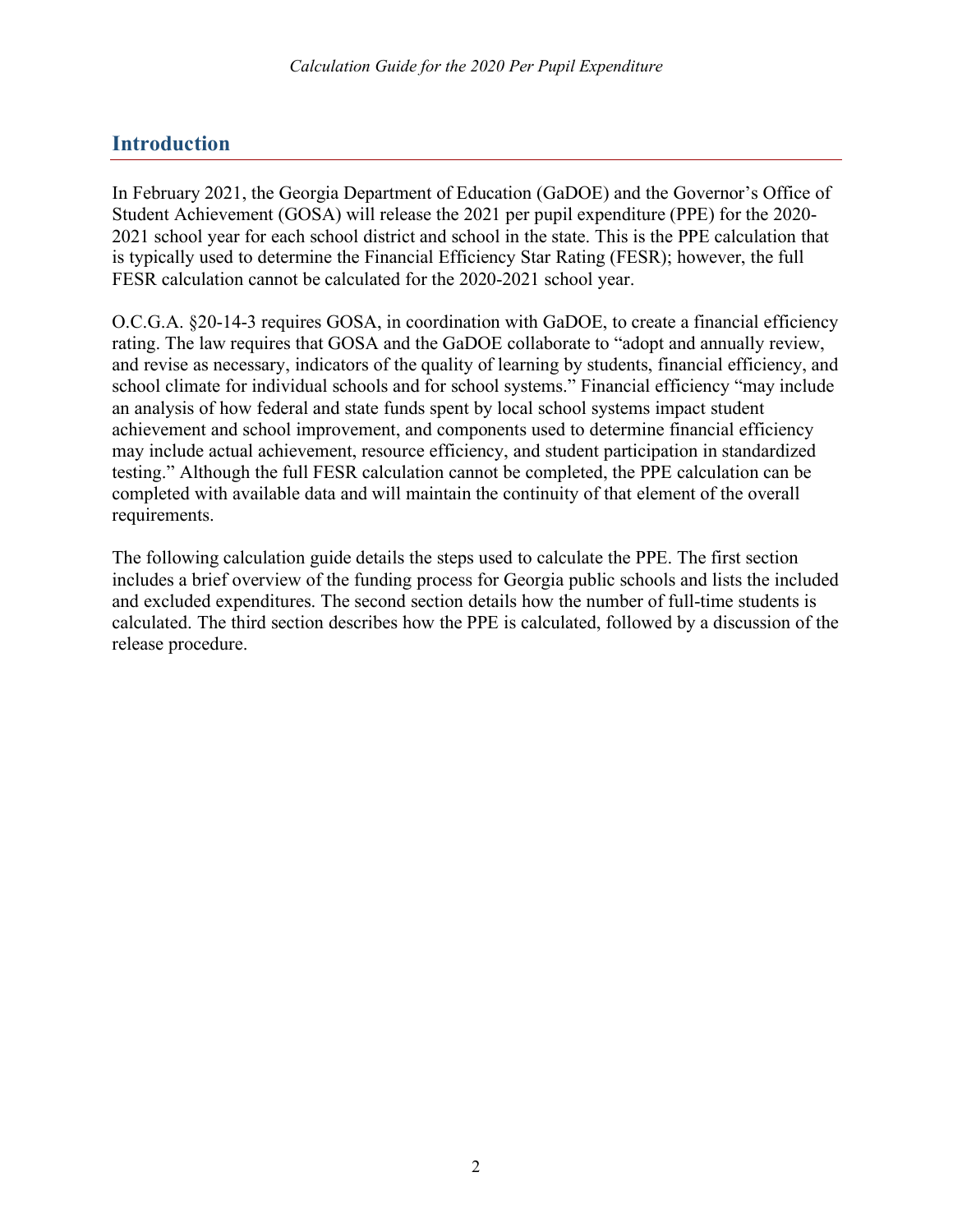## <span id="page-3-0"></span>**Overview of Expenditures Data**

#### <span id="page-3-1"></span>*Funding Sources*

School districts are funded with state revenue based on the Quality Basic Education Act funding formula, referred to in this document as  $QBE<sup>1</sup>$  $QBE<sup>1</sup>$  $QBE<sup>1</sup>$ . The funding formula considers the full-time equivalent (FTE) student enrollment that is reported by each district.<sup>[2](#page-3-6)</sup> State funding is based on the needs of each district based on the number and characteristics of students the district serves, as well as categorical grants for various programs. Complete details of the funding formula can be found on [GaDOE's website.](https://app.doe.k12.ga.us/ows-bin/owa/qbe_reports.public_menu?p_fy=2000)

Additional funding sources for school districts in the State of Georgia include local property taxes, state grants outside of QBE, and federal grants. Federal Title I and special education grants are two prominent examples.

With the exception of the exclusions listed [on](#page-4-0) [pages 4-6,](#page-4-0) the PPE calculation uses expenditures from all revenue sources.

#### <span id="page-3-2"></span>*Explanation of School District Financial Expenditures*

The following section describes the data used to calculate the PPE, including an overview of state accounting, and lists the expenditure categories that are excluded from the calculation.

#### <span id="page-3-3"></span>*Data Used*

Each school district is required to submit a financial report, commonly referred to as the DE046, to the GaDOE for the fiscal year ending June 30. The financial report is required to be reported in accordance with the Local Units of Administration (LUA) [Chart of Accounts.](http://archives.doe.k12.ga.us/fbo_financial.aspx?PageReq=FBOFinRevCOAB) Each September, school districts collect financial data for the previous fiscal year. For example, the September 2021 financial data collection includes data from FY21 (July 1, 2020, through June 30, 2021).

#### <span id="page-3-4"></span>*LUA State Chart of Accounts*

School districts record expenditures using a uniform state chart of accounts.<sup>[3](#page-3-7)</sup> Districts are required to submit their fiscal year-end financial report (DE046) with all expenditures correctly coded to the uniform state chart of accounts. Each expenditure has an associated Fund, Function, Program and Object code.

**Fund** – Governmental accounting systems are organized and operated on a fund basis. Each school district and commission charter school is considered a local unit of administration (LUA) for accounting purposes. All of the individual funds of an LUA are first classified by category and then by generic fund type within each category.

<span id="page-3-5"></span><sup>&</sup>lt;sup>1</sup> The funding formula is set forth in OCGA  $\{\$20-2-161, 20-2-162, 20-2-164, 20-2-165, \text{ and } 20-2-166\}$ . Chapter 24 of the *"Financial Management of Georgia Local Units of Administration"* handbook provides a brief description of the QBE Funding formula.

<span id="page-3-6"></span><sup>&</sup>lt;sup>2</sup> The FTEs used for the calculation take an average of the March and October counts, then compare the average percentage of growth from the previous October.

<span id="page-3-7"></span><sup>&</sup>lt;sup>3</sup> The state schools (Atlanta Area School for the Deaf, Georgia Academy for the Blind, and Georgia School for the Deaf) do not report their financial information separately using the LUA Chart of Accounts. The state schools are operated by the Georgia Department of Education. Therefore, the financial activity of the state schools is reported in the State of Georgia Budgetary Compliance Report but not in the data file used to calculate the PPE. As a result, these schools will not receive a PPE.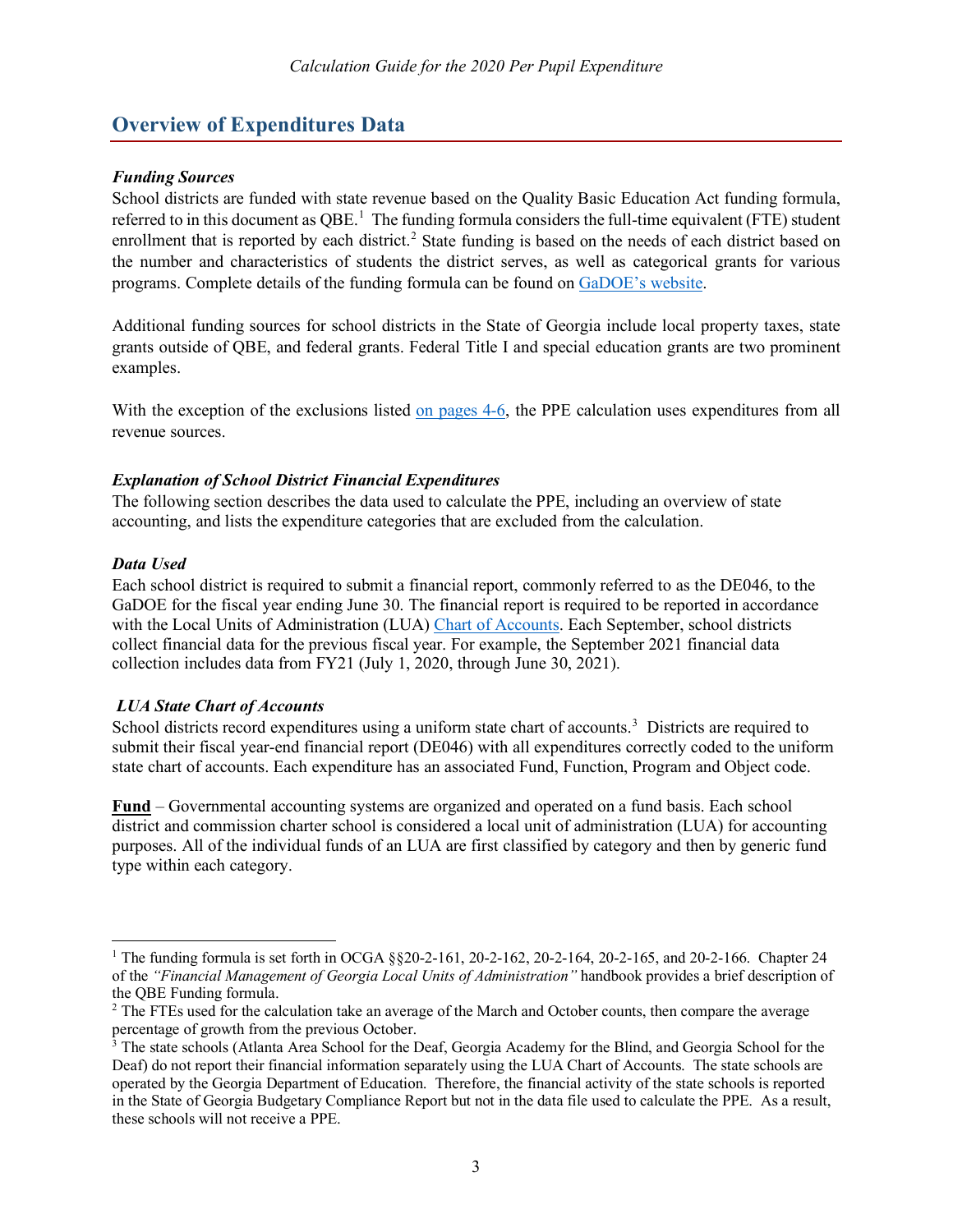Except for QBE accounting in the general fund, the LUA has flexibility to establish sub-funds as needed to identify projects or programs within a fund. Fund accounting must include revenue, expenditure accounts, and a balance sheet for each project or program within a fund.

Most expenditures fall into four generic fund types: General, Special Revenue, Capital Projects and Debt Service. Financial activity is further categorized by the following:

**Function** – The function describes the activity for which a service or material is acquired. Functions are classified into five broad areas: Instruction, Support Services, Operation of Non-Instructional Services, Facilities Acquisition and Construction, and Other Outlays.

**Program Codes** – Program codes are used to accumulate the data for the functions used in QBE program accounting and for required reporting of QBE programs and other programs as specified by GaDOE. The program codes identify specific grant sources and uses. This calculation allows districts and commission charters to identify the expenditures related to specific grants.<sup>[4](#page-4-1)</sup>

**Object Codes** – Object codes are used to describe the service or commodity obtained as the result of a specific expenditure, such as State Health Insurance for employees, Teachers Retirement System and supplies. With the exception of payments to charter schools, the object code field is not used because the fund, function, and program categories provide sufficient information for this purpose.

#### <span id="page-4-2"></span><span id="page-4-0"></span>*Expenditures Excluded from the PPE*

The funds, functions, and program codes listed below are excluded from the PPE calculation. In general, expenditures that do not directly affect the K-12 population, those associated with food and facility construction, and expenditures that cannot be associated with a specific year are omitted from the PPE calculation. Additionally, expenditures for students that are outside of the district's enrollment zone are excluded from the calculation. Detailed justification for each is listed in the table below. Any fund, function, or program code not listed below is included in the PPE calculation.

| <b>Excluded Codes</b> |                                 |                                                                                                                                                                                                                                                   |
|-----------------------|---------------------------------|---------------------------------------------------------------------------------------------------------------------------------------------------------------------------------------------------------------------------------------------------|
| Code                  | <b>Fund Type</b>                | <b>Justification</b>                                                                                                                                                                                                                              |
| <b>200</b>            | Debt Service                    | Principal, interest and associated fees for general, long-term<br>debt can be tied to expenses over multiple years.                                                                                                                               |
| 3XX                   | Capital Projects                | Construction of major capital facilities occurs over many<br>years. Designation to one year would disproportionally add<br>to that year's total expenditures.                                                                                     |
| 480                   | <b>USDA Summer Food Program</b> | These expenditures are for food.                                                                                                                                                                                                                  |
| 500                   | <b>School Activity Accounts</b> | These funds are largely raised from local donations.                                                                                                                                                                                              |
| 510                   | <b>Adult Education</b>          | These expenditures are targeted at populations that are                                                                                                                                                                                           |
| 514                   | Head Start                      | outside of K-12.                                                                                                                                                                                                                                  |
| 530                   | <b>GLRS</b> Grant               | For some districts, these expenditures for Georgia Learning<br>Resources System (GLRS) are charged to the RESA. For<br>others, they are charged to the school/district. The programs<br>serve students outside of the district's enrollment area. |
| 532                   | <b>GNETS Program</b>            | For some districts, these expenditures for Georgia Network<br>for Educational and Therapeutic Support (GNETS) are<br>charged to the RESA. For others, they are charged to the                                                                     |

<span id="page-4-1"></span><sup>4</sup> See appendix for a list of program codes associated with either Federal or State and Local expenditures.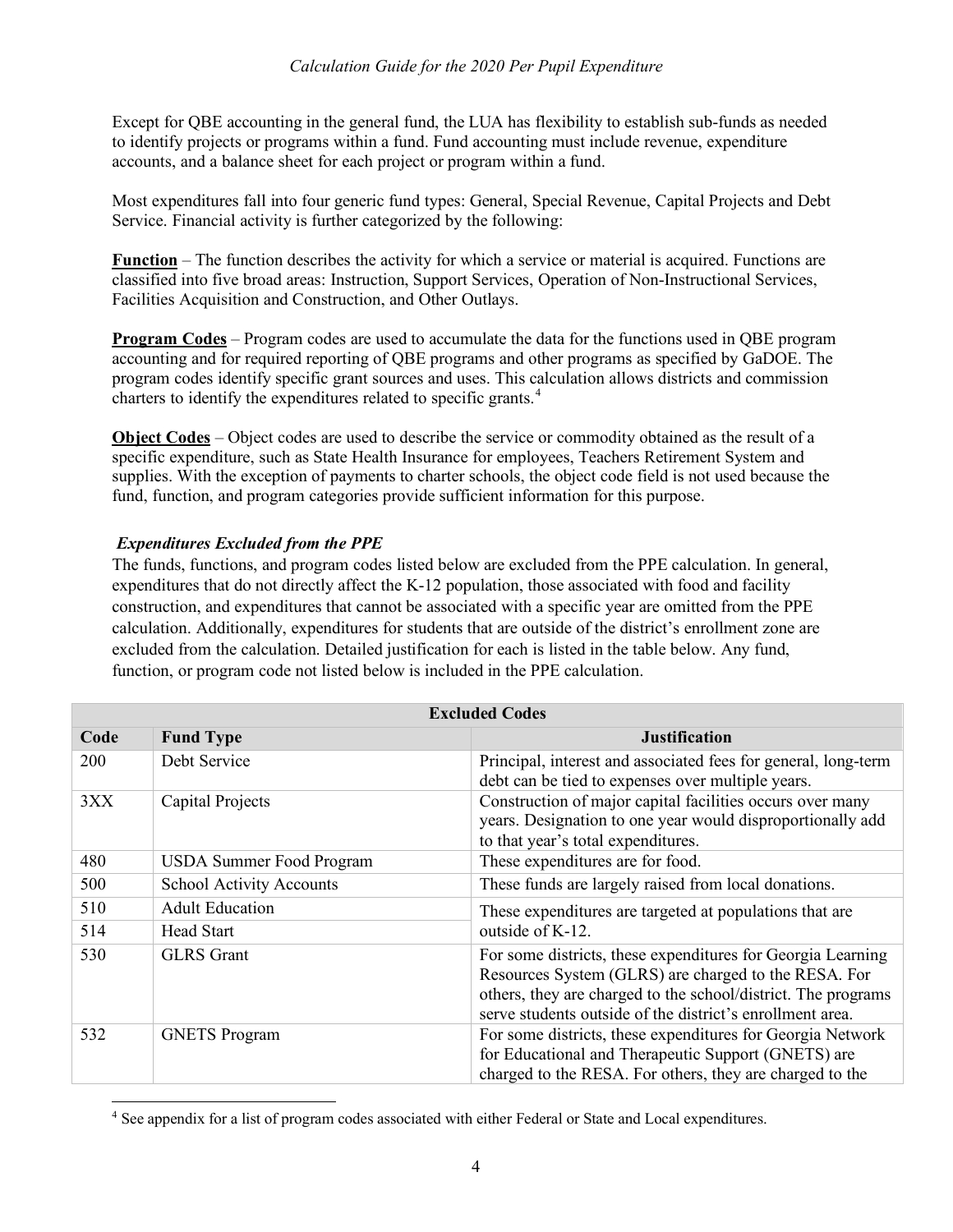|                  |                                                                  | school/district. The programs serve students outside of the<br>district's enrollment area.                                                                      |
|------------------|------------------------------------------------------------------|-----------------------------------------------------------------------------------------------------------------------------------------------------------------|
| 560              | Pre-Kindergarten-Lottery                                         | These expenditures are targeted at populations that are<br>outside of K-12.                                                                                     |
| 600, 608,<br>690 | <b>School Nutrition Service Fund</b>                             | These expenditures are for food.                                                                                                                                |
| 659              | School Nutrition Service Fund - Charter<br>Schools               | These expenditures are for food.                                                                                                                                |
| 693              | <b>Enterprise Fund</b>                                           | These funds are largely raised from local donations.                                                                                                            |
| 7XX              | Trust and Agency Funds                                           | Schools/districts do not often have control over<br>expenditures from trust and agency funds.                                                                   |
| 800, 801         | <b>General Fixed Assets</b>                                      | These expenditures are for fixed assets that are tied to<br>expenses that benefit multiple years.                                                               |
| 859              | Capital Assets - Governmental Funds -<br><b>Charter Schools</b>  | These expenditures are for fixed assets that are tied to<br>expenses that benefit multiple years.                                                               |
| 900              | General Long-Term Debt - Governmental<br>Funds                   | Principal, interest and associated fees for general, long-term<br>debt and end-of-year balances are tied to expenses over<br>multiple years.                    |
| 902              | Pension Activity - Governmentwide                                | Districts account for the governmentwide pension activity in<br>this fund. This is a long-term debt account and does not<br>affect current financial resources. |
| 904              | Other Post-Employment Benefits (OPEB) -<br>Governmentwide        | Districts account for the governmentwide OPEB activity in<br>this fund. This is a long-term debt account and does not<br>affect current financial resources.    |
| 959              | General Long-Term Debt - Governmental<br>Funds – Charter Schools | Principal, interest and associated fees for general, long-term<br>debt can be tied to expenses over multiple years.                                             |

| Code          | <b>Function Type</b>                                | <b>Justification</b>                                                                                                                                                                                                             |
|---------------|-----------------------------------------------------|----------------------------------------------------------------------------------------------------------------------------------------------------------------------------------------------------------------------------------|
| 0004          | End of Fiscal Year Balance Function                 | These funds are not applied to expenditures during the year.<br>This account represents a control total for ending fund<br>balance, and is not an expenditure, but uses that placeholder<br>in the report submitted by the LUAs. |
| 2700          | <b>Student Transportation</b>                       | Transportation funds vary by size, geography and<br>enrollment of district.                                                                                                                                                      |
| 3100          | <b>School Nutrition</b>                             | These expenditures are for food.                                                                                                                                                                                                 |
| 4000          | Facilities Acquisition and Construction<br>Services | Construction of major capital facilities occurs over many<br>years. Designation to one year would disproportionally add<br>to that year's total expenditures.                                                                    |
| 5000,<br>5100 | Other Outlays/Debt Service                          | Principal, interest and associated fees for general, long-term<br>debt and end-of-year balances can be tied to expenses over<br>multiple years                                                                                   |

| Code | <b>Program Type</b>                  | <b>Justification</b>                                                        |
|------|--------------------------------------|-----------------------------------------------------------------------------|
| 1540 | Georgia Prekindergarten Program      |                                                                             |
| 1730 | <b>Striving Readers Birth-5</b>      | These expenditures are targeted at populations that are<br>outside of K-12. |
| 1736 | $L4GA - Birth through Age 5$         |                                                                             |
| 1860 | <b>USDA Summer Food Program</b>      | These expenditures are for food.                                            |
| 2620 | Pre-School Disability Services Grant | These expenditures are targeted at populations that are<br>outside of K-12. |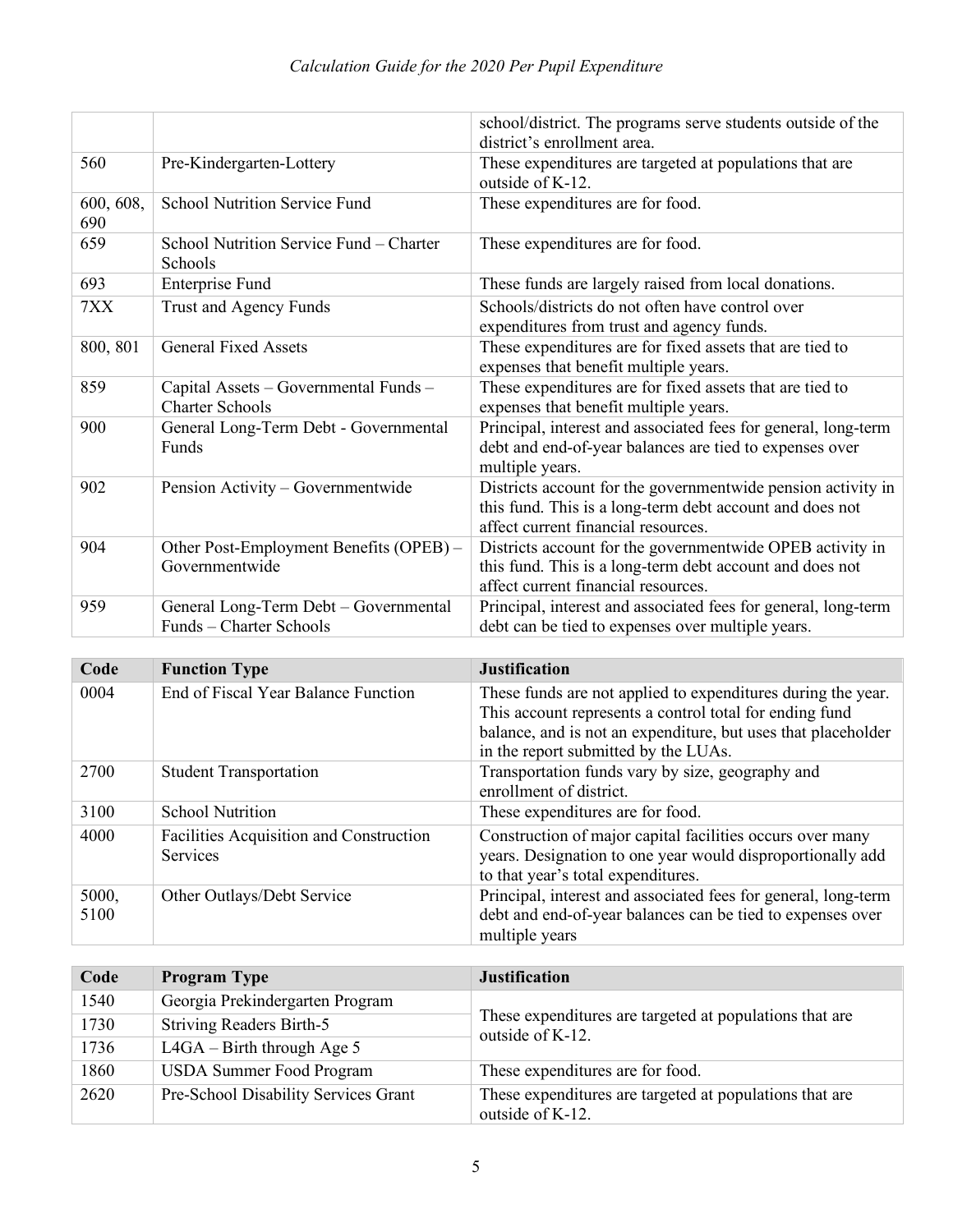| 2820          | Pre-School- Regular Project, Special<br>Education | These expenditures are targeted at populations that are<br>outside of $K-12$ . |
|---------------|---------------------------------------------------|--------------------------------------------------------------------------------|
| 6030.<br>6040 | Head Start                                        |                                                                                |

| Code | <b>Object Type</b>          | <b>Justification</b>                                                                                                                                                                                                   |
|------|-----------------------------|------------------------------------------------------------------------------------------------------------------------------------------------------------------------------------------------------------------------|
| 594* | Payments to Charter Schools | These expenditures represent payments from the district to<br>local charter schools based on their QBE allotment and<br>contract agreement. The expenditures are not the actual<br>expenditures of the charter school. |

<span id="page-6-4"></span>*\*The school must report expenditures incurred by the local charter school in Fund 599 to remove the expenditures in object code 594. Otherwise, the expenditures reported in object code 594 will be considered expenditures of the local charter school.*

#### <span id="page-6-0"></span>*School Codes Excluded from the PPE Calculation*

In the annual financial report, expenditures are listed by school code. These four-digit codes are unique to each school in the district. In addition to schools, the financial report also contains expenditures for other programs that also have school codes. For example, central office expenditures are listed under school code 8010. Transportation facilities, maintenance facilities, some pre-K programs, alternative programs, career academy programs, and new school facilities are other examples of programs that have school codes.

The following school codes are excluded from the PPE:

| Code                    | <b>School Code Type</b>              | <b>Justification</b>                                                                                                       |
|-------------------------|--------------------------------------|----------------------------------------------------------------------------------------------------------------------------|
| 8012                    | <b>Transportation Facility</b>       | Transportation funds vary by size, geography and<br>enrollment of district.                                                |
| 8015                    | <b>Consolidated School Nutrition</b> | These expenditures are for food.                                                                                           |
| Varies by<br>District** | Residential Treatment Center/Program | These expenditures are for residential treatment centers or<br>programs that may serve students from outside the district. |

\*\*Based on a list generated annually by GaDOE.

#### <span id="page-6-1"></span>*Allocation of Expenditures of College and Career Academies*

The expenditures of College and Career Academies (CCAs) are distributed to all high schools in the district based on proportional enrollment in grades 9-12.*[5](#page-6-3)* If a CCA serves multiple districts, the expenditures are distributed to all high schools in those districts. For the purposes of PPE, CCAs are programs identified by GaDOE's Policy Division. CCAs that report FTE are considered schools, and the expenditures from these schools are not redistributed.

#### <span id="page-6-2"></span>*Allocation of Expenditures of Alternative Programs*

The expenditures of alternative programs are distributed to all schools in the district that serve students in the same grade cluster (elementary, middle and high) based on proportional enrollment in those grade clusters. For the purposes of PPE, alternative programs are identified using a crosswalk provided by

<span id="page-6-3"></span> $<sup>5</sup>$  A high school is defined as a school serving any students in grades 9-12 during the October FTE count.</sup>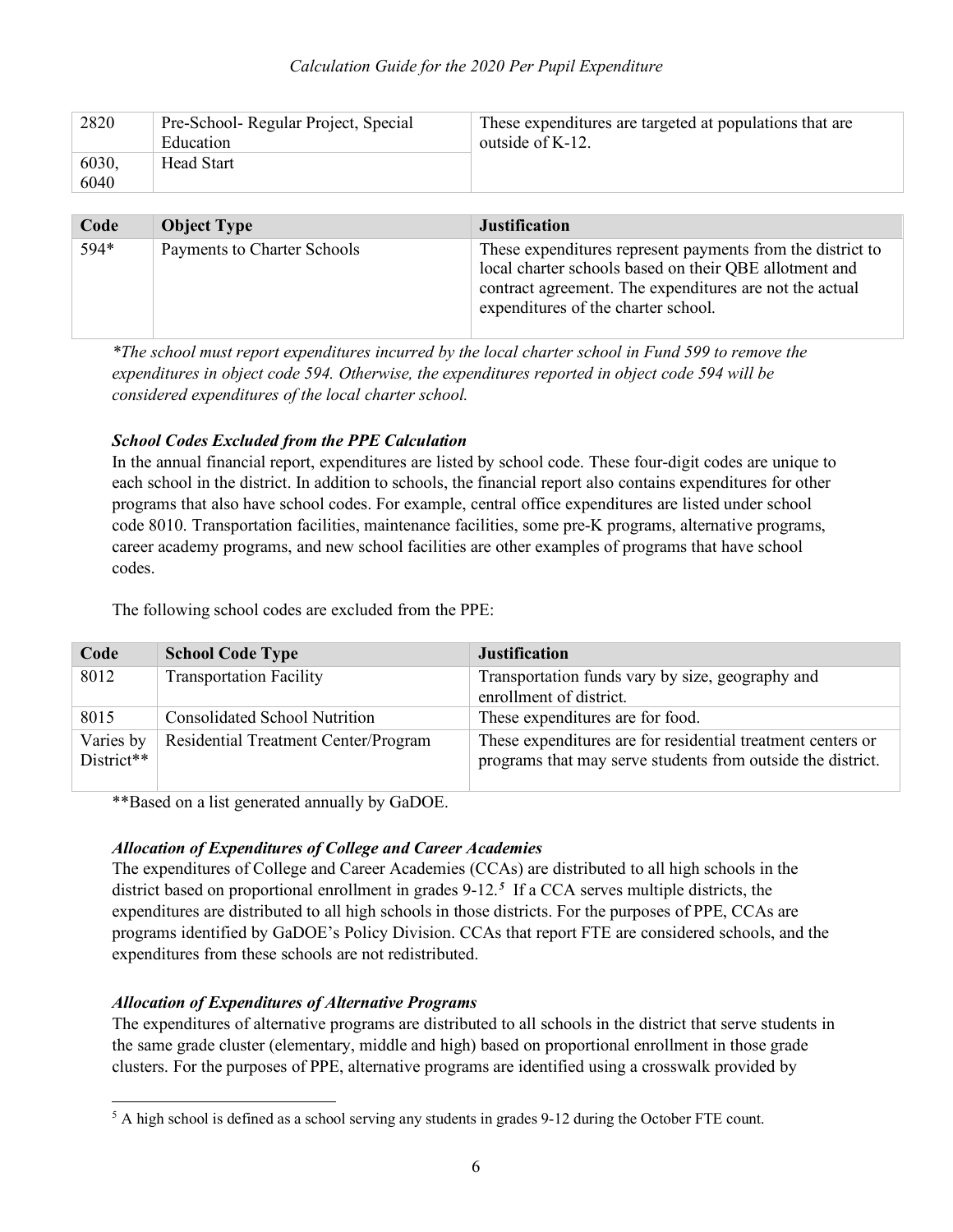GaDOE's Facilities Division. Alternative programs have the following instructional purposes, regardless of whether the program is marked as open or closed:

- GNETS,
- Non-Traditional.
- Non-Traditional School, and
- Blank.

The expenditures for these programs are allocated to the schools which serve the same grade bands including charter schools, unless:

- the district did not provide the grade configuration for the program;
- the program serves all three grade bands; or
- the program serves only pre-K.

If any of the above three criteria are met, the expenditures are assigned to centralized costs.

#### <span id="page-7-0"></span>*Allocation of Centralized Costs*

For the school PPE, a school's total expenditures are the sum of the school-level expenditures and the school's share of the centralized costs. These centralized costs are comprised of expenditures allocated at the district level (e.g., central office and maintenance expenditures) and expenditures for schools that do not have October FTE counts (e.g., expenditures coded to facilities), except for expenditures for CCAs and alternative programs, as discussed above.

For locally approved charter schools, the centralized cost calculation is 3% of the school's total included expenditures (less the estimated 3% received from the district). Local charter schools receive a variety of services from districts depending on each school's agreement, but in most cases, those services are significantly fewer than those provided to the traditional schools. Each year, districts transfer funds for operation to charter schools via object code 594, and districts are entitled to deduct up to 3% of this amount to cover any services provided by the district. Based on this ability, the formula for the local charter schools is 3% of the total included expenditures using the following formula:

Centralized Cost Allocation to Local Charter = Total included Expenditures 
$$
\div
$$
 0.97  $\ast$  0.03

While not all districts withhold 3% for services, this method will ensure that the total cost of services assigned to the school does not exceed the 3% maximum. The formula for calculating PPE for locally approved charter schools is as follows: $6$ 

$$
Local\,Charter\, School\, PPE = \frac{school\, expenditures + 3\% \, of\, transfer\, from\, district}{Fall\, FTE\, enrollment}
$$

To be considered a local charter school, the school must be a startup local charter school with a site allotment or have positive expenditures in object code 594.

To calculate the remaining district centralized costs for traditional schools, the following formula is used:

<span id="page-7-1"></span><sup>6</sup> School expenditures refers to those expenditures assigned to the local charter schools only, not additional expenditures due to CCAs or alternative programs.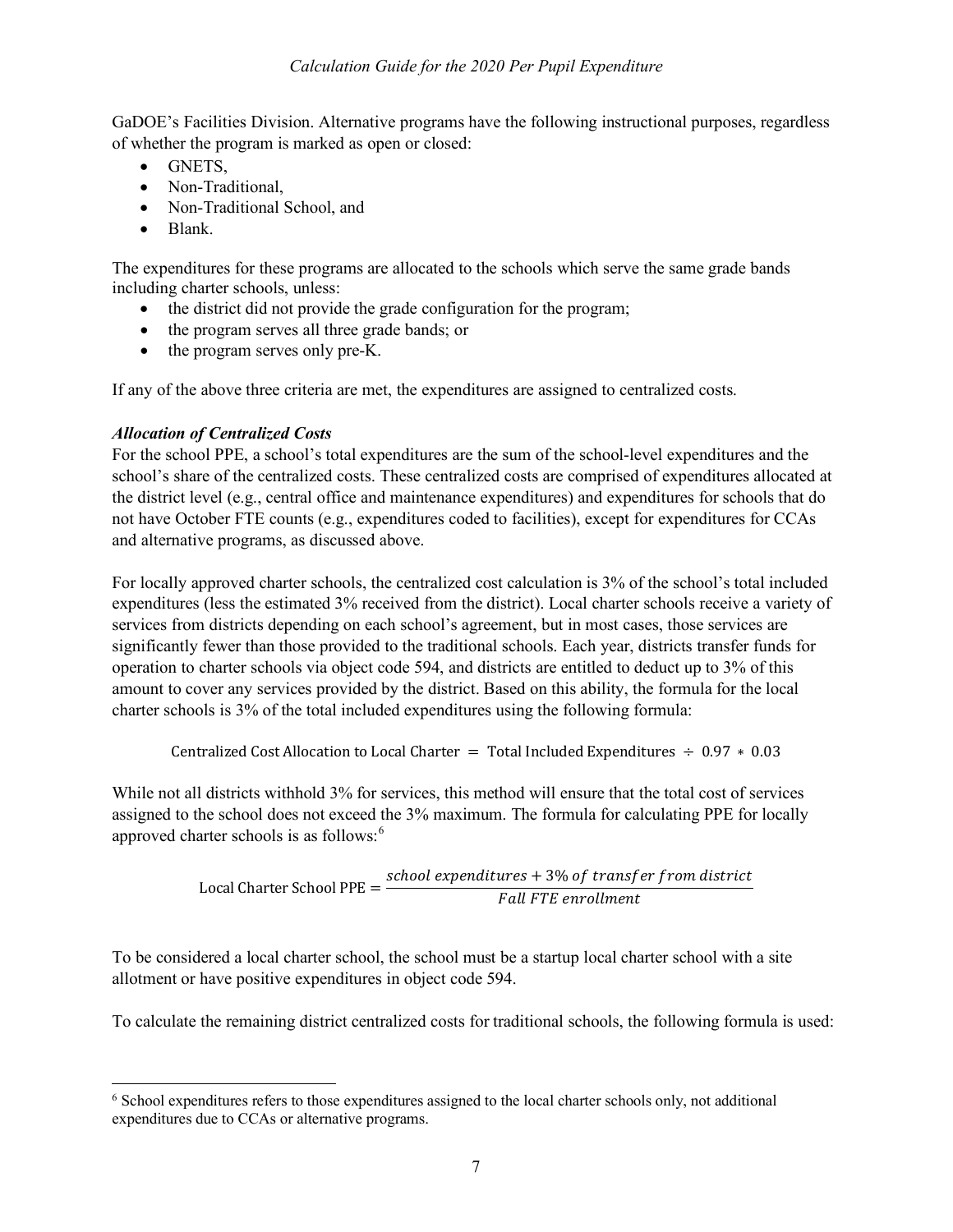#### *Calculation Guide for the 2020 Per Pupil Expenditure*

Total District Centralized Costs – Sum of Centralized Cost Allocation to Local Charters = District Costs Divided Among Traditional Schools

These centralized costs are allocated to all non-charter schools within a district (that have expenditures and FTE enrollment counts) based on their share of the districts' Fall FTE Enrollment in grades K-12. Please note the enrollment counts for the Residential Treatment Centers, schools with no reported expenditures, and locally approved charter schools that report expenditures in object 594 are removed from the district total enrollment for this calculation. The total of both the school-level expenditures and the allocated district expenditures are then divided by the Fall FTE enrollment to determine that school's PPE for the year, using the following formula:<sup>[7](#page-8-3)</sup>

Traditional School PPE =

school expenditures+((district expenditures-sum of centralized costs to local charters)\*proportional enrollment percentage) Fall FTE enrollment

## <span id="page-8-0"></span>**Full-Time Equivalent (FTE) Student Counts**

To calculate PPE, GOSA uses the FTE counts for K-12 students that are reported for each district and school in October of the fiscal year under review.<sup>[8](#page-8-4)</sup> The 2020 PPE is calculated using the FTE count submitted by each district in October 201[9](#page-8-5). $9$ 

## <span id="page-8-1"></span>**PPE Calculation Steps**

#### <span id="page-8-2"></span>*District PPE*

Using the annual financial report submitted by each school district, complete the following steps to obtain the PPE amount for each district:<sup>[10](#page-8-6)</sup>

- 1. Drop the excluded funds, functions, programs and objects [\(see table above\)](#page-4-0).
- 2. Drop the excluded school codes [\(see table above\)](#page-6-4).
- 3. Disaggregate expenditures into Federal and State/Local expenditures [\(see appendix below\)](#page-11-0).<sup>[11](#page-8-7)</sup>
- 4. Sum the expenditures for each school code (school's expenditures).
- 5. Merge expenditures with the October FTE counts.
- 6. Determine the amount of the centralized costs (district total centralized costs). This includes any school code that does not have K-12 FTE counts.

<span id="page-8-3"></span><sup>&</sup>lt;sup>7</sup> FTE counts from RTCs and schools with no reported expenditures are removed from the district enrollment counts.

<span id="page-8-4"></span><sup>&</sup>lt;sup>8</sup> FTE counts from RTCs and schools with no reported expenditures are removed from the district enrollment counts. <sup>9</sup> The October FTE Counts can be located on GaDOE's website a[t https://app3.doe.k12.ga.us/ows-](https://app3.doe.k12.ga.us/ows-bin/owa/fte_pack_enrollgrade.entry_form)

<span id="page-8-6"></span><span id="page-8-5"></span>bin/owa/fte\_pack\_enrollgrade.entry\_form.<br><sup>10</sup> PPE calculations utilize the following rounding rules:

<sup>•</sup> Dollar amounts are rounded to the nearest cent (e.g., \$100.24).

Enrollment percentages are rounded to the nearest hundredth (e.g., 45.55%).

<span id="page-8-7"></span> $11$  If Federal and State/Local expenditures do not add up to total expenditures, then calculate Federal expenditures as State/Local expenditures=Total expenditures – Federal expenditures.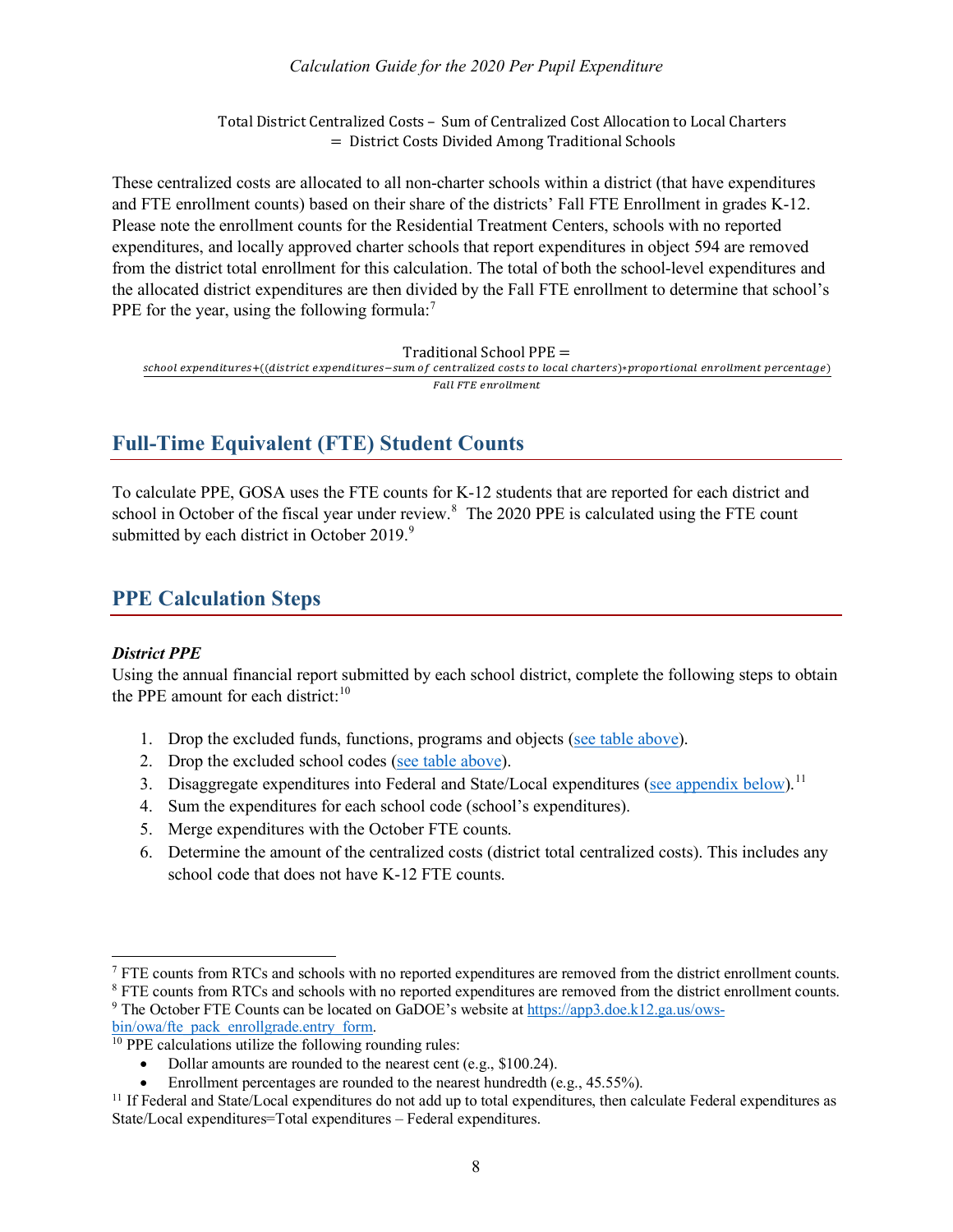- 7. Determine the district enrollment number. This number is the sum of the Fall FTE enrollment counts for the schools that have expenditures but are not counted as district expenditures as defined above. [12](#page-9-1)
- 8. Sum all of the schools' expenditures to obtain the total expenditures for the district.
- 9. Divide the total expenditures by the district enrollment number to obtain the PPE. Round this number to the nearest cent.

#### <span id="page-9-0"></span>*School PPE*

To obtain the PPE for each school:

- 1. Drop the excluded funds, functions, programs and objects [\(see table above\)](#page-4-2).
- 2. Drop the excluded school codes [\(see table above\)](#page-6-0).
- 3. Disaggregate expenditures into Federal and State/Local expenditures [\(see appendix below\)](#page-11-0).<sup>[13](#page-9-2)</sup>
- 4. Sum the expenditures for each school code (school's expenditures).
- 5. Merge with the October FTE counts.
- 6. Allocate the CCA expenditures to high schools based on proportional high school enrollment.
- 7. Allocate the expenditures for alternative programs to schools that serve students in the same grade cluster(s) based on proportional enrollment in those clusters.<sup>[14](#page-9-3)</sup>
- 8. Determine the amount of the centralized costs (district total centralized costs). This includes any school code that does not have K-12 FTE counts, except for CCAs and alternative programs.
- 9. Calculate the centralized cost allocation to local charter schools (local charter school centralized costs). Subtract these amounts from the district total centralized costs.
- 10. Determine the district enrollment number. This number is the sum of the Fall FTE enrollment counts for the schools that have expenditures but are not counted as district expenditures as defined above, or as local charter schools.<sup>[15](#page-9-4)</sup>
- 11. For non-charter schools, generate the percentage of total district enrollment for each school that has expenditures. The percentage of total district enrollment is rounded to the second decimal place (e.g., 13.56% or .1356). Allocate the district expenditures to the schools based on their percentage of total district enrollment. Round this dollar amount to the nearest cent. Add this amount to the school's expenditures to obtain the school's total expenditures.
- 12. For charter schools, obtain the total expenditures by adding the school's expenditures with the local charter school centralized costs.
- 13. Divide the total expenditures by the Fall FTE count to obtain the PPE. Round this number to the nearest cent.

<span id="page-9-1"></span> $12$  This number may differ from the total FTE count for the district because some schools with FTE counts do not report expenditures. The FTE counts for schools without expenditures are not counted in this step. FTE counts from RTCs and local charter schools are also excluded.

<span id="page-9-2"></span><sup>&</sup>lt;sup>13</sup> If Federal and State/Local expenditures do not add up to total expenditures, then calculate Federal expenditures as State/Local expenditures=Total expenditures – Federal expenditures.

<span id="page-9-3"></span><sup>&</sup>lt;sup>14</sup> Unless the program serves pre-k only, all three grade bands, or no grade configuration is provided. If any of these conditions are met, program expenditures are assigned to centralized costs.

<span id="page-9-4"></span><sup>&</sup>lt;sup>15</sup> This number may differ from the total FTE count for the district because some schools with FTE counts do not report expenditures. The FTE counts for schools without expenditures are not counted in this step. FTE counts from RTCs and local charter schools are also excluded.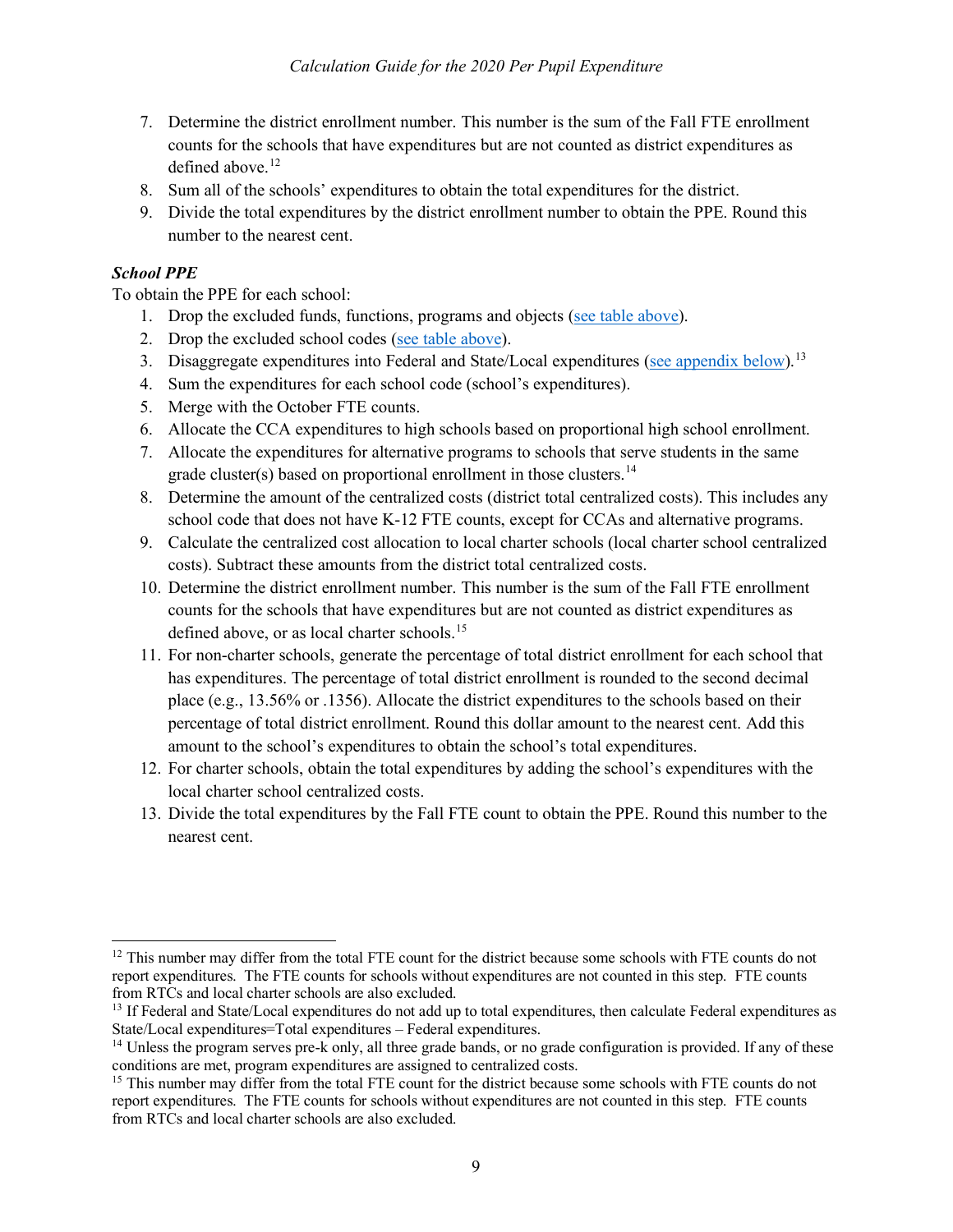## <span id="page-10-0"></span>**Release of the PPE**

The district-wide and school-level PPE data will be released in the Financial Review Application included in the GaDOE secure file portal. The Superintendent and the Financial Review Coordinator will have the opportunity to review the district-level expenditure calculation and provide a management response that will be published on GaDOE's website. Instructions for reviewing the expenditure data and providing a management response will be released in a separate document.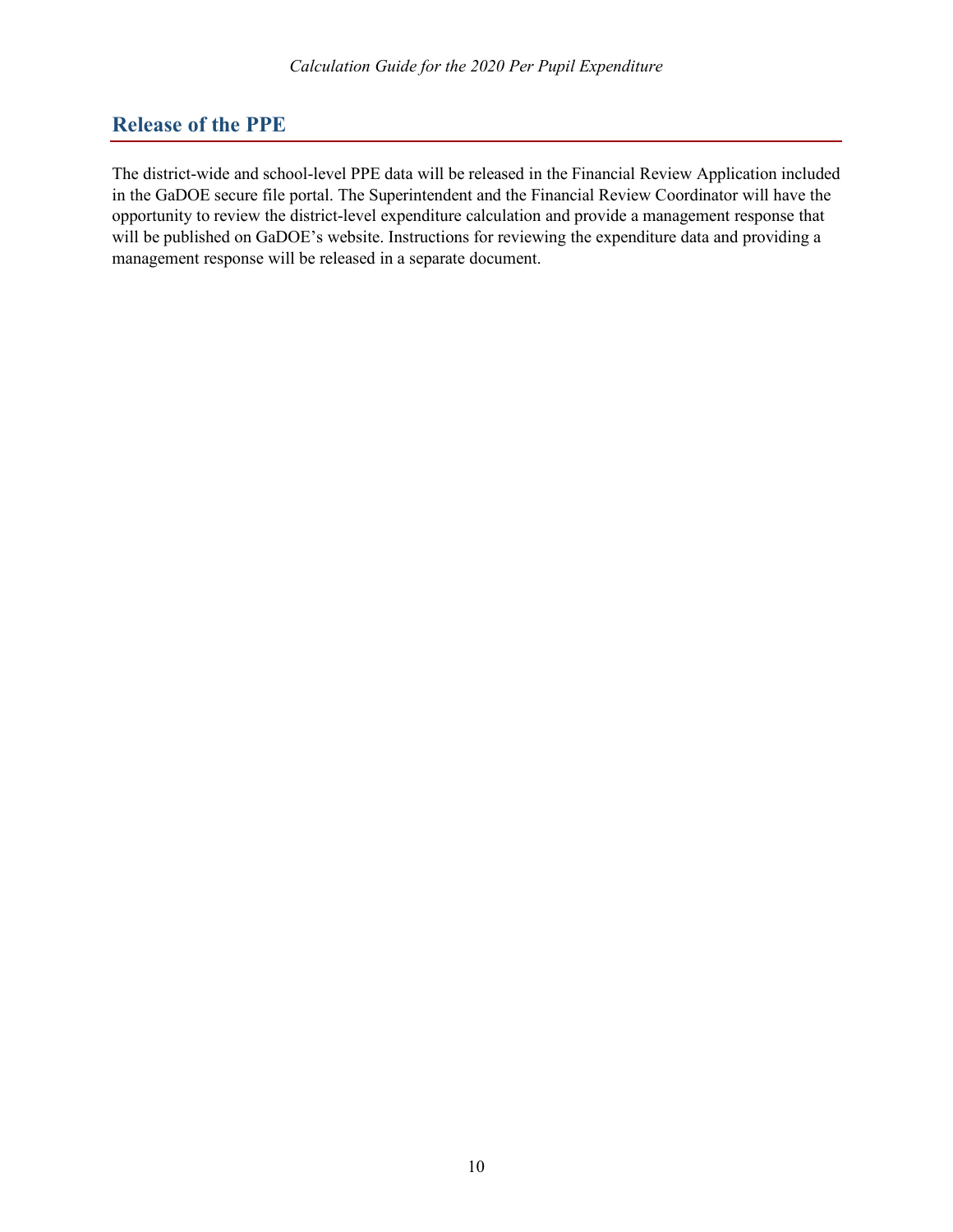## <span id="page-11-0"></span>**APPENDIX**

### <span id="page-11-1"></span>*Federal and State/Local Expenditures*

The following table provides the codes associated with relevant Federal and State/Local expenditures:

| <b>State/Local</b><br>or Federal | Code          | <b>Program Description</b>                             |
|----------------------------------|---------------|--------------------------------------------------------|
| State/Local                      | 1011,<br>1013 | KINDERGARTEN                                           |
| State/Local                      | 1021          | PRIMARY GRADES PROGRAM 1-3                             |
| State/Local                      | 1023          | PRIMARY GRADES PROGRAM 1-3 - LOCAL                     |
| State/Local                      | 1031          | MIDDLE GRADES PROGRAM 6-8                              |
| State/Local                      | 1033          | MIDDLE GRADES PROGRAM 6-8 - LOCAL                      |
| State/Local                      | 1041          | HIGH SCHOOL GENERAL EDUCATION PROGRAM 9-12             |
| State/Local                      | 1043          | HIGH SCHOOL GENERAL EDUCATION PROGRAM 9-12 - LOCAL     |
| State/Local                      | 1051          | UPPER ELEMENTARY GRADES PROGRAM 4-5                    |
| State/Local                      | 1053          | UPPER ELEMENTRY GRADES PROGRAM 4-5 - LOCAL             |
| State/Local                      | 1061,<br>1063 | KINDERGARTEN EARLY INTERVENTION PROGRAM                |
| State/Local                      | 1071          | PRIMARY GRADES EARLY INTERVENTION PROGRAM 1-3          |
| State/Local                      | 1073          | PRIMARY GRADES EARLY INTERVENTION PROGRAM 1-3 - LOCAL  |
| State/Local                      | 1081          | MIDDLE SCHOOL PROGRAM 6-8                              |
| State/Local                      | 1083          | MIDDLE SCHOOL PROGRAM 6-8 - LOCAL                      |
| State/Local                      | 1091          | PRIMARY GRADES EARLY INTERVENTION PROGRAM 4-5          |
| State/Local                      | 1093          | PRIMARY GRADES EARLY INTERVENTION PROGRAM 4-5 - LOCAL  |
| State/Local                      | 1100          | TWENTY DAYS ADDITIONAL INSTRUCTION                     |
| State/Local                      | 1111          | SECONDARY GENERAL LABORATORY                           |
| State/Local                      | 1210          | STAFF DEVELOPMENT (FUNCTION 2210 ONLY)                 |
| State/Local                      | 1211          | PRINCIPAL STAFF & PROFESSIONAL DEVELOPMENT             |
| State/Local                      | 1310          | MEDIA CENTERS (FUNCTION 2220 ONLY)                     |
| State/Local                      | 1320          | PUPIL TRANSPORTATION                                   |
| State/Local                      | 1351,<br>1353 | ENGLISH FOR SPEAKERS OF OTHER LANGUAGES (ESOL) PROGRAM |
| State/Local                      | 1390          | MENTOR TEACHER STATE/LOCAL GRANT                       |
| State/Local                      | 1430          | GOVERNOR'S DISCRETIONARY AWARDS                        |
| State/Local                      | 1445          | ON BEHALF PAYMENTS                                     |
| State/Local                      | 1450          | INDIRECT COST - CENTRAL ADMIN                          |
| State/Local                      | 1455          | <b>INDIRECT COST - SCHOOL ADMIN</b>                    |
| State/Local                      | 1457          | INDIRECT COST - FACILITIES M AND O                     |
| State/Local                      | 1465          | STUDENT ACHIEVEMENT GRANT                              |
| State/Local                      | 1490          | <b>SPARSITY GRANT</b>                                  |
| State/Local                      | 1500          | <b>NURSES</b>                                          |
| State/Local                      | 1555          | NURSING SERVICES - MEDICAID REIMBURSEMENT              |
| State/Local                      | 1525          | <b>GSBA SAFE SCHOOL GRANT</b>                          |
| State/Local                      | 1540          | GEORGIA PREKINDERGARTEN PROGRAM                        |
| State/Local                      | 1542          | PRE-K TRANSITION COACH GRANT                           |
| State/Local                      | 1544          | SUMMER TRANSITION PROGRAM                              |
| State/Local                      | 1545          | CLASSROOM SUPPLIES FOR PRE-K CFDA 93.575               |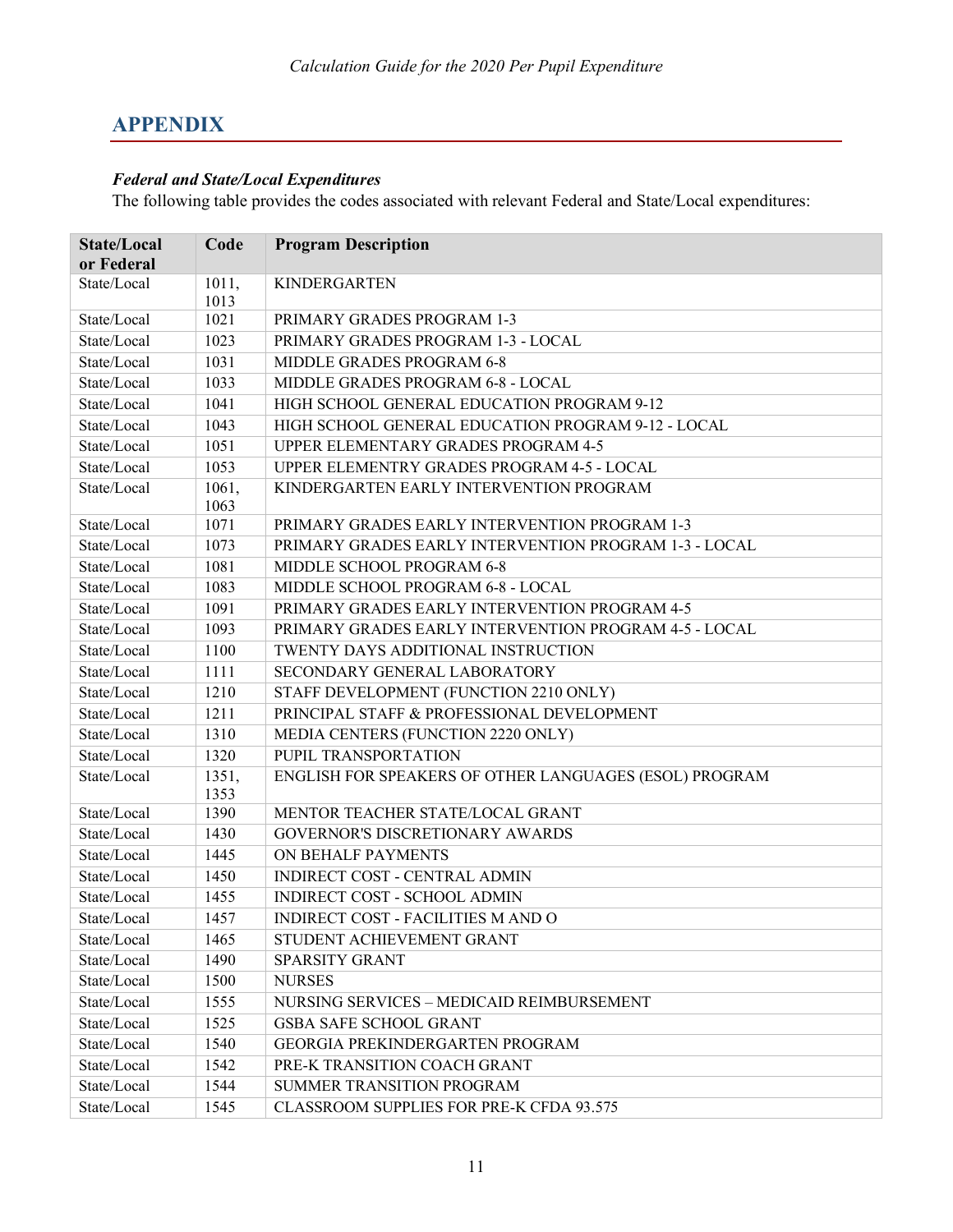| State/Local | 1546          | CLASSROOM TECHNOLOGY ENHANCEMENT (CCDBG)                                    |
|-------------|---------------|-----------------------------------------------------------------------------|
| State/Local | 1570          | MIDDLE SCHOOL AFTER SCHOOL PROGRAM                                          |
| State/Local | 1572          | MIDDLE SCHOOL SUMMER REMEDIAL PROGRAM                                       |
| State/Local | 1580          | REMEDIAL SUMMER HIGH SCHOOL                                                 |
| State/Local | 1600          | PRINCIPAL SUPPLEMENTS                                                       |
| State/Local | 1620          | TECHNOLOGY TRAINING -LOTTERY                                                |
| State/Local | 1631          | <b>CHARTER SCHOOLS - FACILITIES FUNDING</b>                                 |
| State/Local | 1638          | <b>CHARTER SYSTEM GRANT</b>                                                 |
| State/Local | 1640          | MENTORING PROGRAM - MIDDLE SCHOOLS                                          |
| State/Local | 1642          | <b>ACADEMIC COACHES</b>                                                     |
| State/Local | 1660          | CAPITAL OUTLAY - EXCEPTIONAL GROWTH                                         |
| State/Local | 1664          | CAPITAL OUTLAY - RENOVATIONS - BOND FUNDS                                   |
| State/Local | 1667          | TECHNOLOGY INFRASTRUCTURE                                                   |
| State/Local | 1668          | TECHNOLOGY TO SUPPORT DIGITAL LEARNING BONDS                                |
| State/Local | 1682          | CAPITAL OUTLAY - SCHOOL RENOVATION - SCHOOLS                                |
| State/Local | 1690          | <b>SCHOOL SAFETY GRANT</b>                                                  |
| State/Local | 1695          | SCHOOL SECURITY GRANT - 2019-2020                                           |
| State/Local | 1710          | GEORGIA COMMUNITIES IN SCHOOLS DROPOUT PREVENTION                           |
| State/Local | 1712          | TECHNOLOGY CENTERS - STATE FUNDS                                            |
| State/Local | 1740          | PAY FOR PERFORMANCE - STATE GRANT                                           |
| State/Local | 1741          | SCHOOL IMPROVEMENT - CRCT REMEDIATION                                       |
| State/Local | 1858          | CHILDREN'S INTERVENTION SERVICES                                            |
| State/Local | 1880-         | RESERVED FOR K-12 GRANTS FROM SOURCES OTHER THAN DOE STATE OR               |
|             | 1889          | <b>FEDERAL</b>                                                              |
| State/Local | 1890-<br>1898 | ALL OTHER SPECIAL REVENUE/OTHER SYSTEMS OR ORGANIZATIONS                    |
| State/Local | 1899          | SECOND STEP SOCIAL-EMOTIONAL LEARNING                                       |
| State/Local | 1921          | CARING COMMUNITIES FOR CHILDREN AND FAMILIES                                |
| State/Local | 1932          | CHILDREN AND YOUTH COORDINATING COUNCIL - OTHER PROGRAMS                    |
| State/Local | 1934          | FOREIGN LAUGUAGE, ELEMENTARY MODEL PROGRAM                                  |
| State/Local | 1935          | ELEMENTARY FOREIGN LANGUAGE RESEARCH                                        |
| State/Local | 1936          | CHILDREN AND YOUTH COORDINATING COUNCIL                                     |
| State/Local | 1937          | <b>DUAL IMMERSION GRANT</b>                                                 |
| State/Local | 1942          | <b>GEORGIA COUNCIL FOR THE ARTS - OTHER PROGRAMS</b>                        |
| State/Local | 1960          | GEORGIA DEPARTMENT OF COMMUNITY AFFAIRS - LOCAL ASSISTANCE<br><b>GRANTS</b> |
| State/Local | 1963          | MISCELLANEOUS ASSISTANCE GRANTS                                             |
| State/Local | 1972          | FRESH FRUIT AND VEGETABLES - OPERATING                                      |
| State/Local | 2011          | SPECIAL EDUCATION PROGRAMS                                                  |
| State/Local | $2021 -$      | SPECIAL EDUCATION CATEGORIES I-V                                            |
|             | 2063          |                                                                             |
| State/Local | 2090          | SPECIAL EDUCATION LOW INCIDENCE - STATE GRANT                               |
| State/Local | 2111,<br>2113 | PROGRAM FOR INTELLECTUALLY GIFTED STUDENTS: CATEGORY VI                     |
| State/Local | 2211,<br>2213 | REMEDIAL EDUCATION PROGRAM                                                  |
| State/Local | 2310          | TUITION FOR MULTI-HANDICAPPED CHILDREN                                      |
| State/Local | 2410          | <b>BUS REPLACEMENT</b>                                                      |
| State/Local | 2411          | PUPIL TRANSPORTATION - STATE BONDS                                          |
|             |               |                                                                             |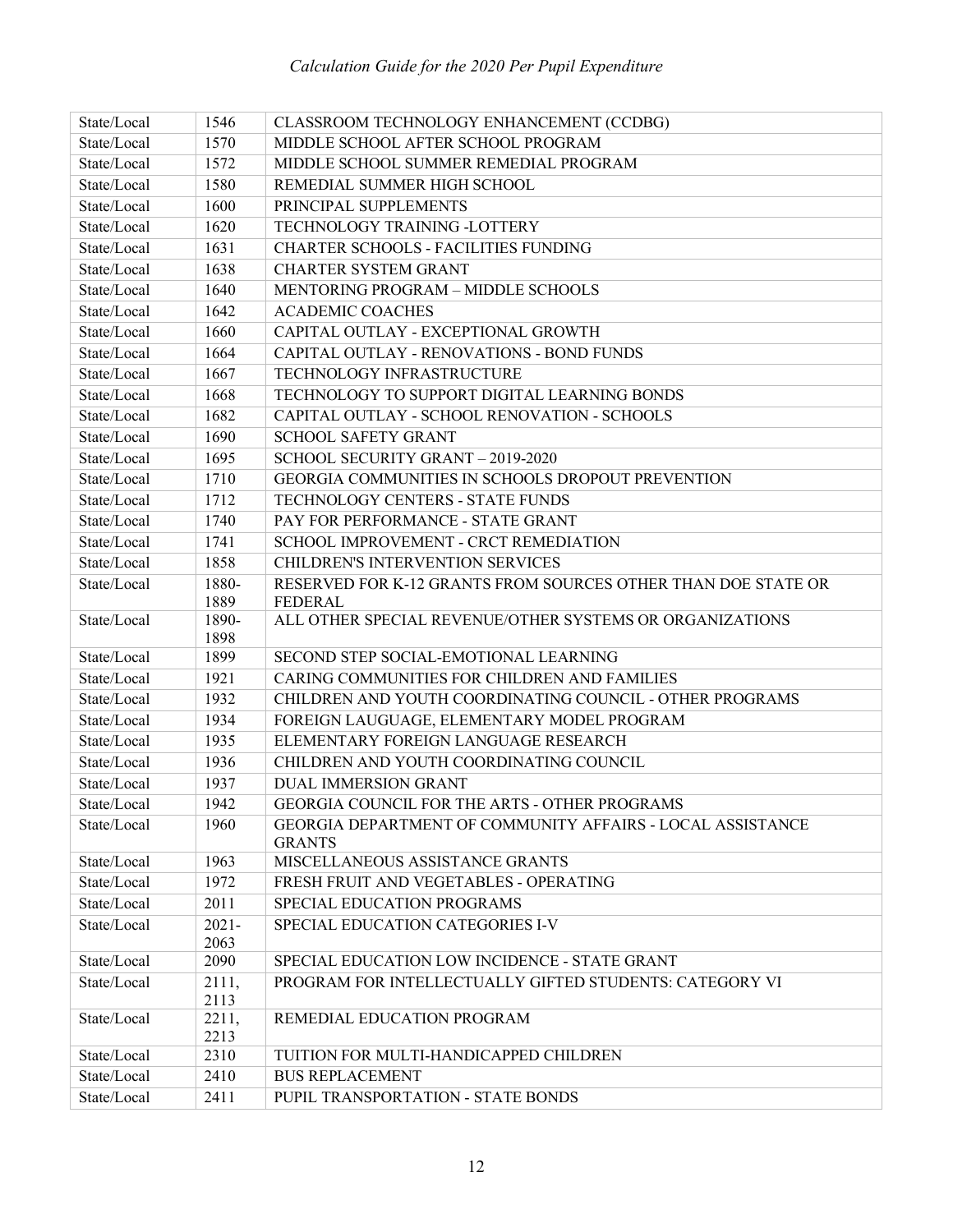| State/Local | 2510  | REGIONAL EDUCATIONAL SERVICES (RESA)                         |
|-------------|-------|--------------------------------------------------------------|
| State/Local | 2512  | RESA - EDUCATIONAL TECHNOLOGY CENTER SERVICES                |
| State/Local | 2514  | RESA - MATH MENTOR STATE GRANT                               |
| State/Local | 2515  | RESA ELA - PROFESSIONAL LEARNING                             |
| State/Local | 2516  | FY15 GRANT FOR RESA SCHOOL CLIMATE SPECIALIST POSITIONS      |
| State/Local | 2610  | SED - STATE TEACHER EDUCATION GRANT                          |
| State/Local | 2620  | PRESCHOOL HANDICAPPED STATE GRANT                            |
| State/Local | 2710  | GEORGIA LEARNING RESOURCES SYSTEMS (GLRS) - STATE GRANT      |
| State/Local | 2720  | FAMILY CONNECTION - DHR GRANTS                               |
| State/Local | 2721  | MH/MR SUBSTANCE ABUSE AND VIOLENCE PREVENTION.               |
| State/Local | 2724  | FAMILY CONNECTION - OTHER PROGRAMS                           |
| State/Local | 2725  | FAMILY CONNECTION - CHILDREN'S TRUST - SCHOOL LINKED HEALTH  |
|             |       | <b>SERVICES</b>                                              |
| State/Local | 2730- | FOR USE WITH OTHER DHR GRANTS                                |
|             | 2732  |                                                              |
| State/Local | 2810  | RULE 10 - SPECIAL EDUCATION (SUPPORT COSTS)                  |
| State/Local | 3011  | VOCATIONAL LABORATORY PROGRAM 9-12                           |
| State/Local | 3013  | VOCATIONAL LABORATORY PROGRAM 9-12 - LOCAL                   |
| State/Local | 3019  | VOCATIONAL SUPERVISORS                                       |
| State/Local | 3037  | FY97 (1996), VOCATIONAL EQUIPMENT NEW CONSTRUCTION           |
| State/Local | 3042  | <b>DUAL ENROLLMENT</b>                                       |
| State/Local | 3123  | AG STATE LEADERSHIP GRANT                                    |
| State/Local | 3214  | INDUSTRY CERTIFICATION, VOCATIONAL EDUCATION                 |
| State/Local | 3471  | <b>VOCATIONAL EDUCATION - CAREER CENTER</b>                  |
| State/Local | 3510  | CTAE - MIDDLE SCHOOL SUPPORT GRANT                           |
| State/Local | 3512  | AREA TEACHER GRANT                                           |
| State/Local | 3521  | YOUNG FARMERS                                                |
| State/Local | 3523  | <b>CAMPS</b>                                                 |
| State/Local | 3524  | AGRICULTURE PROGRAMS - STATE FUNDS - FOOD PROCESSING         |
| State/Local | 3526  | EXTENDED YEAR, VOCATIONAL STATE GRANT FUNDS                  |
| State/Local | 3529  | EXTENDED YEAR AG.                                            |
| State/Local | 3532  | VOCATIONAL CONSTRUCTION RELATED EQUIPMENT - STATE BOND FUNDS |
| State/Local | 3536  | CTAE CONNECT GRANT BOND FUNDS                                |
| State/Local | 3540  | APPRENTICESHIP - SPEC APPROP                                 |
| State/Local | 3550  | VOCATIONAL INDUSTRY CERTIFICATION STATE                      |
| State/Local | 3551  | VOCATIONAL CONSTRUCTION RELATED EQUIPMENT-STATE FUNDS        |
| State/Local | 3553  | EXTENDED DAY-AGRICULTURE                                     |
| State/Local | 3554  | EXTENDED DAY-TECHNOLOGY/CAREER                               |
| State/Local | 3555  | FHA-FCCLA PROJECT                                            |
| State/Local | 3556  | TECHNOLOGY/CAREER-OTHER                                      |
| State/Local | 3557  | VOCATIONAL STUDENT ORGANIZATION PROJECTS.                    |
| State/Local | 3560  | AGRICULTURE - MIDDLE SCHOOL EXTENDED DAY                     |
| State/Local | 3562  | AGRICULTURE CONSTRUCTION RELATED EQUIPMENT -STATE BONDS      |
| State/Local | 3569  | CTAE AUDIO-VIDEO TECHNOLOGY AND FILM GRANTS                  |
| State/Local | 3580  | CTO - SUMMER IMPROVEMENT PLAN DEVELOPMENT                    |
| State/Local | 4010  | LOCAL FAIR SHARE (CURRENT YEAR)                              |
| State/Local | 4090  | CHARTER COMMISSION LOCAL REVENUE                             |
| State/Local | 4150  | EDUCATION JOBS FUND PROGRAM                                  |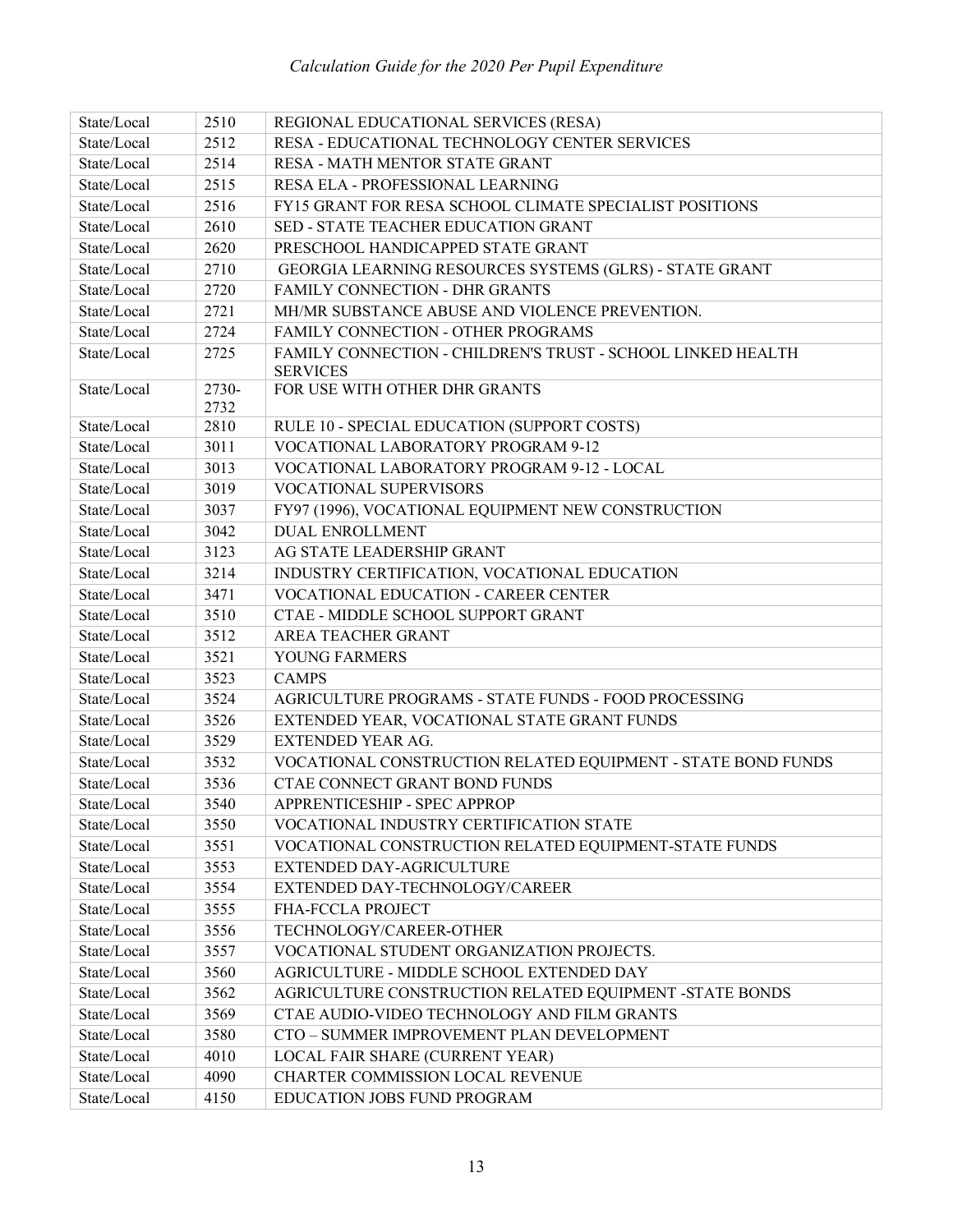| State/Local | 4342  | ARRA PRE-K - SUMMER TRANSITION GRANT                                                   |
|-------------|-------|----------------------------------------------------------------------------------------|
| State/Local | 5071  | ALTERNATIVE EDUCATION PROGRAM                                                          |
| State/Local | 5072  | SPARSITY GRANT-ALTERNATIVE PROGRAM                                                     |
| State/Local | 5073  | ALTERNATIVE EDUCATION PROGRAM                                                          |
| State/Local | 6020  | <b>ADULT EDUCATION</b>                                                                 |
| State/Local | 6054  | WIA - CAREER DEVELOPMENT GRANT                                                         |
| State/Local | 6056  | DRIVERS EDUCATION GRANTS                                                               |
| State/Local | 6060- | FOR USE WITH OTHER GENERAL FUND PROGRAMS                                               |
|             | 6099  |                                                                                        |
| State/Local | 7000  | STUDENT RECORD GRANT - STATE FUNDED GRANT                                              |
| State/Local | 7002  | GIFTED TECHNOLOGY - STATE FUNDED GRANTS - NOT ON OBE ALLOTMENT                         |
| State/Local | 7018  | <b>SHEET</b><br>NATIONAL TEACHER CERTIFICATION                                         |
| State/Local | 7020  | OTHER SPECIAL REVENUES                                                                 |
| State/Local | 7021  | K-8 STATEWIDE READING AND MATH GRANTS                                                  |
| State/Local | 7024  | STUDENT ACHIEVEMENT SERVICE COST                                                       |
| State/Local | 7025  | STUDENT ACHIEVEMENT TEAM LEADER                                                        |
| State/Local | 7026  | READING LITERACY PROGRAM                                                               |
| State/Local | 7032  | SED STATE GRANT-COASTAL                                                                |
| State/Local | 7035  | K-3 STATEWIDE READING-SED                                                              |
| State/Local | 7036  | COMMUNITIES IN SCHOOLS-AMERICA READS                                                   |
| State/Local | 7042  | VIRTUAL SCHOOLS GRANT                                                                  |
| State/Local | 7044  | <b>GRADUATION COACHES - HIGH SCHOOL</b>                                                |
| State/Local | 7046  | RESIDENTIAL TREATMENT CENTER GRANTS                                                    |
| State/Local | 7047  | <b>GRADUATION COACHES - MIDDLE SCHOOL</b>                                              |
| State/Local | 7050  | MATH AND SCIENCE SUPPLEMENT                                                            |
| State/Local | 7051  | MOVE ON WHEN READY GRANT                                                               |
| State/Local | 7052  | <b>GEORGIA FOUNDATION FOR PUBLIC EDUCATION TEACHER OF THE YEAR</b>                     |
|             |       | <b>GRANT</b>                                                                           |
| State/Local | 7054  | SCHOOLWIDE CONSOLIDATION OF STATE, LOCAL, AND FEDERAL FUNDING<br><b>SOURCE PROJECT</b> |
| State/Local | 7056  | GEORGIA FOUNDATION FOR PUBLIC EDUCATION - RURAL EDUCATION FUND                         |
| State/Local | 7060  | RESERVED FOR GOVERNOR'S OFFICE OF STUDENT ACHIEVEMENT (GOSA)<br><b>GRANT</b>           |
| State/Local | 7061  | RESERVED FOR GOVERNOR'S OFFICE OF STUDENT ACHIEVEMENT (GOSA)<br><b>GRANT1</b>          |
| State/Local | 7062  | RESERVED FOR GOVERNOR'S OFFICE OF STUDENT ACHIEVEMENT (GOSA)<br>GRANT <sub>2</sub>     |
| State/Local | 7063  | RESERVED FOR GOVERNOR'S OFFICE OF STUDENT ACHIEVEMENT (GOSA)<br>GRANT3                 |
| State/Local | 7064  | RESERVED FOR GOVERNOR'S OFFICE OF STUDENT ACHIEVEMENT (GOSA)<br>GRANT4                 |
| State/Local | 7065  | RESERVED FOR GOVERNOR'S OFFICE OF STUDENT ACHIEVEMENT (GOSA)<br><b>GRANTS</b>          |
| State/Local | 9990  | MISC.                                                                                  |
| Federal     | 1630  | CHARTER SCHOOLS - PLANNING GRANT                                                       |
| Federal     | 1632  | CHARTER SCHOOLS - IMPLEMENTATION GRANT                                                 |
| Federal     | 1636  | CHARTER SCHOOL DISSEMINATION GRANT                                                     |
| Federal     | 1644  | CHARTER SCHOOLS - FEDERAL IMPLEMENTATION (COMMISSION CHARTER<br>SCHOOLS)               |
| Federal     | 1730  | STRIVING READERS BIRTH-5                                                               |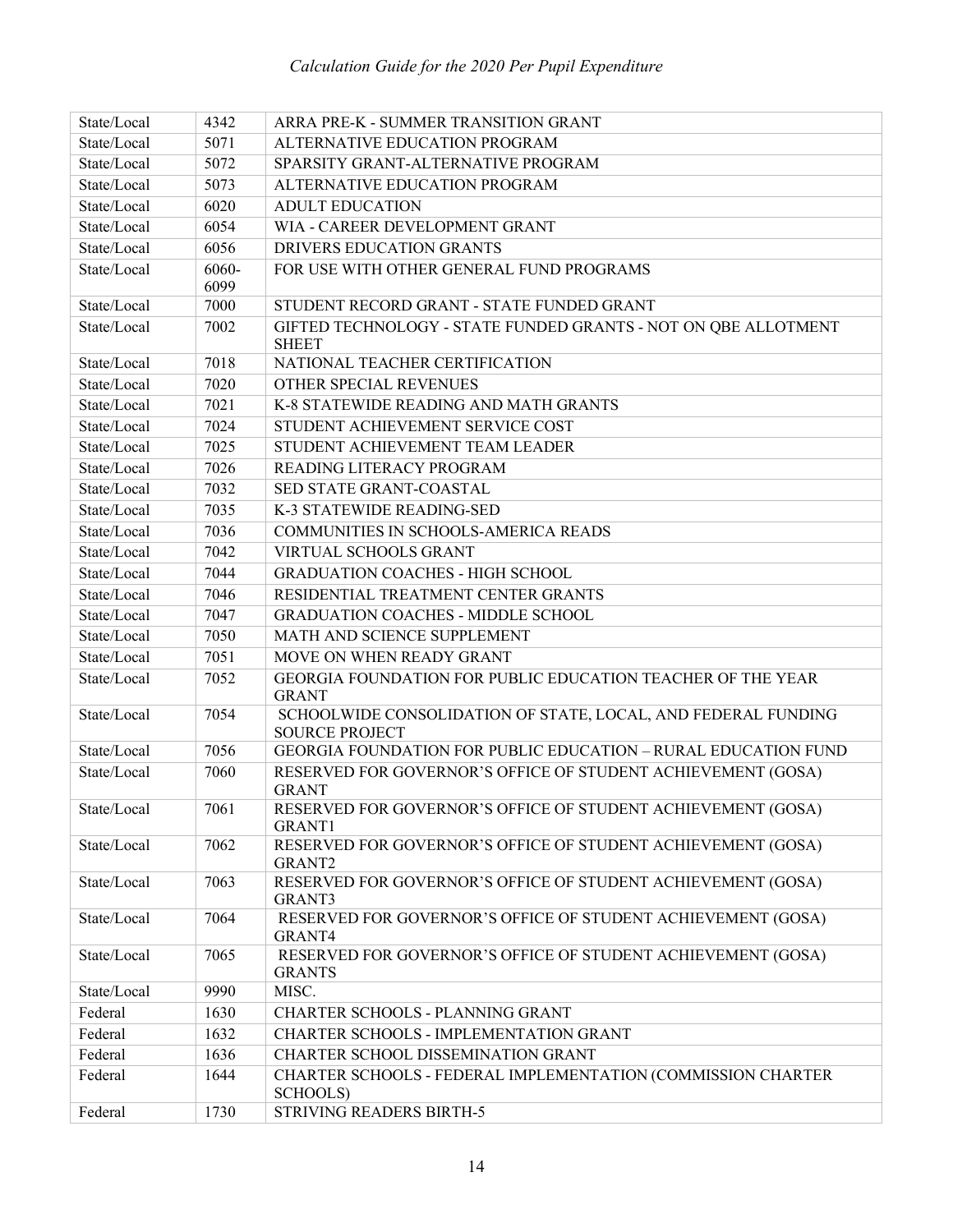| Federal | 1731 | STRIVING READERS ELEMENTARY                                                         |
|---------|------|-------------------------------------------------------------------------------------|
| Federal | 1732 | <b>STRIVING READERS MIDDLE</b>                                                      |
| Federal | 1733 | <b>STRIVING READERS HIGH</b>                                                        |
| Federal | 1743 | TITLE I DISTINGUISHED SCHOOL                                                        |
| Federal | 1744 | TITLE I-A DISTINGUISHED DISTRICT                                                    |
| Federal | 1745 | TITLE 1-A, DISTINGUISHED SCHOOL                                                     |
| Federal | 1747 | TITLE I, ADMIN PROJECT (RESAS ONLY)                                                 |
| Federal | 1749 | SUPPLEMENTAL SERVICES-TITLE I, PART A: IMPROVING BASIC PROGRAMS                     |
|         |      | OPERATED BY LOCAL EDUCATION                                                         |
| Federal | 1750 | REGULAR, TITLE I                                                                    |
| Federal | 1751 | TITLE IA BASIC PROGRAM-ADMINISTRATION                                               |
| Federal | 1752 | TITLE I PART A, ACADEMIC AWARDS                                                     |
| Federal | 1753 | TITLE I-A, DISTINGUISHED DISTRICT AWARDS                                            |
| Federal | 1754 | IMPROVEMENT-SET ASIDE, TITLE I                                                      |
| Federal | 1756 | TITLE I, PART B1 READING FIRST                                                      |
| Federal | 1759 | TITLE I-A DELINQUENT PROJECT                                                        |
| Federal | 1762 | MIGRANT EDUCATION, TITLE I - REGULAR                                                |
| Federal | 1763 | MIGRANT EDUCATION - TITLE I - SUMMER PROGRAM                                        |
| Federal | 1768 | INNOVATION FEDERAL DEVELOPMENT GRANTS, TITLE VI                                     |
| Federal | 1770 | TITLE I, PART A, SCHOOL IMPROVEMENT                                                 |
| Federal | 1772 | SCHOOL IMPROVEMENT ASSISTANCE (RESAS)                                               |
| Federal | 1773 | TITLE IA - SIG RESA SET ASIDE                                                       |
| Federal | 1775 | SCHOOL IMPROVEMENT GRANTS (1003G)                                                   |
| Federal | 1777 | SCHOOL IMPROVEMENT GRANT SIG (1003G) - SUPPLEMENTAL                                 |
| Federal | 1780 | DRUG FREE-REGULAR, DRUG FREE                                                        |
| Federal | 1781 | TITLE IV-A2 COMMUNITY SERVICE GRANT                                                 |
| Federal | 1784 | TITLE II-A, IMPROVING TEACHER QUALITY                                               |
| Federal | 1785 | READING EXCELLENCE LOCAL READING IMPROVEMENT                                        |
| Federal | 1788 | TITLE IV, PART A - SSAE START GRANT                                                 |
| Federal | 1789 | ADVANCED PLACEMENT TEACHER TRAINING                                                 |
| Federal | 1790 | <b>EVEN START</b>                                                                   |
| Federal | 1791 | TITLE II-A, ADVANCE PLACEMENT                                                       |
| Federal | 1792 | <b>EMERGENCY IMMIGRANT</b>                                                          |
| Federal | 1798 | STAR PROGRAM - DEVELOPMENTAL-DRUG FREE                                              |
| Federal | 1800 | EDUCATION OF HOMELESS CHILDREN                                                      |
| Federal | 1801 | HURRICANE RELIEF - EDUCATION FOR HOMELESS CHILDREN AND YOUTH                        |
| Federal | 1802 | REGULAR SCHOOL BASED PROJECT, LEARN AND SERVE AMERICA                               |
| Federal | 1805 | NOW IS THE TIME - PROJECT AWARE                                                     |
| Federal | 1808 | HHS AIDS EDUCATION                                                                  |
| Federal | 1809 | TRANSITION TO TEACHING FOCUS STIPEND FUNDS                                          |
| Federal | 1811 | TITLE III LEP - CARRY-OVER GRANT                                                    |
| Federal | 1816 | LIMITED ENGLISH PROFICIENT                                                          |
| Federal | 1817 | TITLE II-D, INSTRUCTIONAL TECHNOLOGY ENHANCED ENVIRONMENT                           |
| Federal | 1819 | TITLE II-B, TEACHER, TEAMWORK, AND TECHNOLOGY (TTT) COMPETITIVE<br><b>GRANT</b>     |
| Federal | 1820 | TITLE IID, ENHANCING EDUCATION THROUGH TECHNOLOGY - ED TECH<br><b>FORMULA GRANT</b> |
| Federal | 1821 | TITLE II-D, ED TECH COMPETITIVE MATH GRANT                                          |
| Federal | 1823 | TITLE II, PART B: MATHEMATICS AND SCIENCE PARTNERSHIPS                              |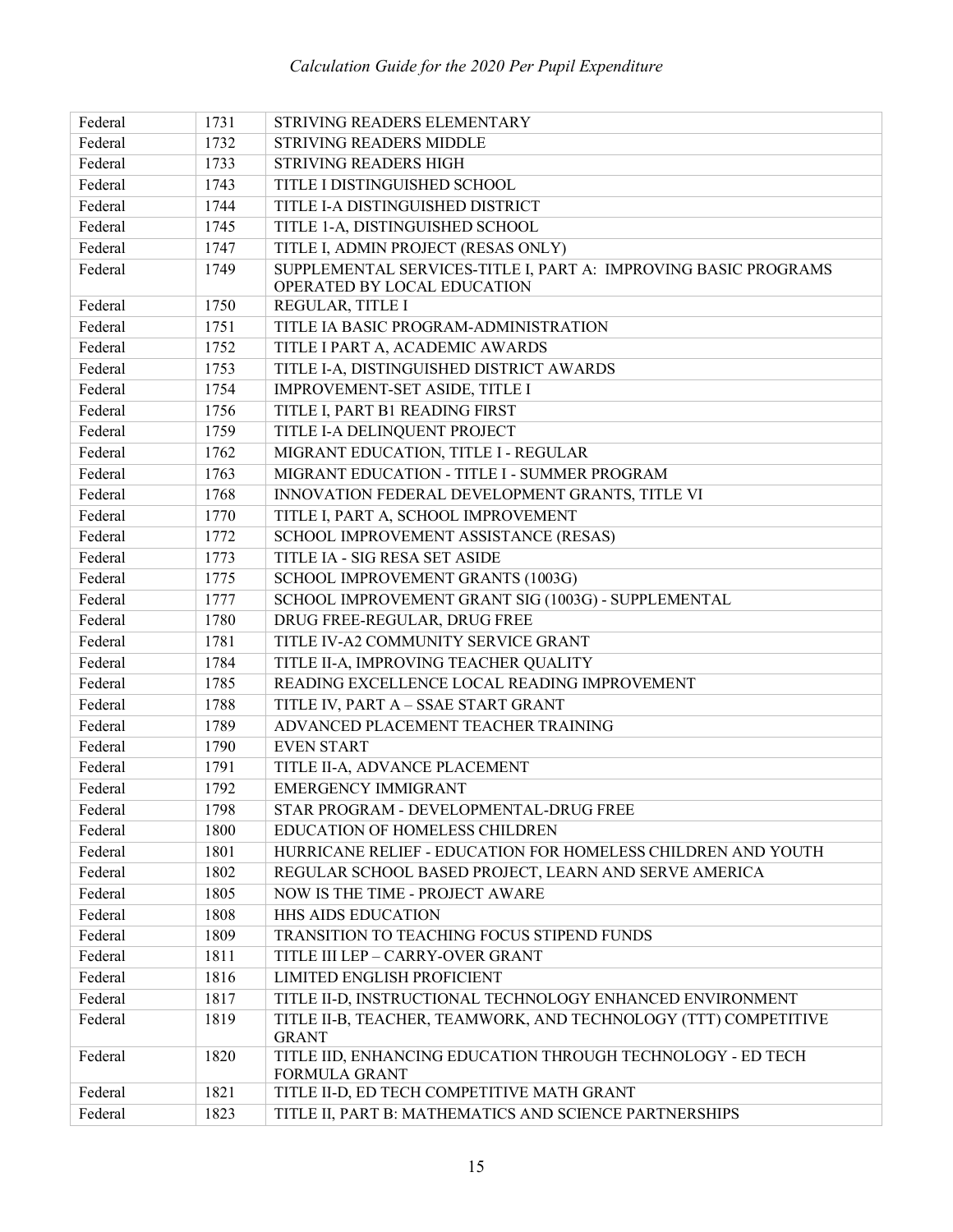| Federal | 1824  | ED TECH (WIRELESS) COMPETITIVE GRANT                              |
|---------|-------|-------------------------------------------------------------------|
| Federal | 1826  | RESERVED FOR ADDITIONAL DOE FEDERAL GRANTS                        |
| Federal | 1828  | TITLE III-A IMMIGRANT                                             |
| Federal | 1830  | ADMINISTRATIVE/APPLICATION REVIEW                                 |
| Federal | 1831  | IDEA HIGH COST FUND POOL                                          |
| Federal | 1832  | RESERVED FOR ADDITIONAL DOE FEDERAL GRANTS                        |
| Federal | 1833  | RESERVED FOR ADDITIONAL DOE FEDERAL GRANTS                        |
| Federal | 1838  | SPECIAL EDUCATION - STATE PROGRAM IMPROVEMENT GRANT (CFDA #       |
|         |       | 84.323A)                                                          |
| Federal | 1839  | TITLE IV-B, 21ST CENTURY COMMUNITY LEARNING CENTERS               |
| Federal | 1841  | TITLE IV-B, 21ST CENTURY COMMUNITY LEARNING CENTERS - EXPANSION   |
| Federal | 1843  | <b>GRANTS</b><br>REFUGEE CHILDREN SCHOOL IMPACT GRANT             |
| Federal | 1846  | DRUG FREE CONFLICT RESOLUTION                                     |
| Federal | 1847  | TITLE VI-B, RURAL AND LOW-INCOME SCHOOLS                          |
| Federal | 1850  | NATIONAL SCHOOL LUNCH PROGRAM - EQUIPMENT ASSISTANCE              |
| Federal | 1857  | SED FEDERAL VI B SPECIAL PROJECT-COASTAL                          |
| Federal | 1859  | CAPACITY BUILDING-PROJECT WINNING TEAM.                           |
| Federal | 1860  | U.S.D.A. SUMMER FOOD PROGRAM                                      |
| Federal | 1861  | FRESH FRUITS AND VEGETABLE                                        |
| Federal | 1862  | JR. ROTC                                                          |
| Federal | 1863- | RESERVED FOR NON-DOE DIRECT FEDERAL FUNDS FOR K-12                |
|         | 1878  |                                                                   |
| Federal | 1916  | GEORGIA FORESTRY COMMISSION - OTHER PROGRAMS                      |
| Federal | 1936  | CHILDREN AND YOUTH COORDINATING COUNCIL                           |
| Federal | 1970  | TITLE IID, ENGAGING AP STUDENTS THROUGH MOBILE HANDHELD COMPUTING |
| Federal | 1972  | FRESH FRUIT AND VEGETABLES - OPERATING                            |
| Federal | 1973  | FRESH FRUIT AND VEGETABLES - ADMINISTRATIVE                       |
| Federal | 1974  | SCHOOL FOOD STORAGE AND DELIVERY                                  |
| Federal | 1975  | NATIONAL SCHOOL LUNCH PROGRAM - EQUIPMENT ASSISTANCE (ROUND 2)    |
| Federal | 1976  | FARM TO SCHOOL GRANT PROGRAM                                      |
| Federal | 2616  | <b>SED - FEDERAL VI-B</b>                                         |
| Federal | 2712  | <b>GLRS - FEDERAL GRANT</b>                                       |
| Federal | 2713  | GLRS FEDERAL VI-B SPECIAL PROJECT-COASTAL AREA                    |
| Federal | 2732  | FOR USE WITH OTHER DHR GRANTS                                     |
| Federal | 2820  | PRE-SCHOOL-REGULAR PROJECT, SPECIAL EDUCATION                     |
| Federal | 2824  | VI-B FLOWTHROUGH SPECIAL EDUCATION FUND 404                       |
| Federal | 2825  | SPECIAL EDUCATION PERSONNEL DEVELOPMENT                           |
| Federal | 2835  | SPECIAL EDUCATION                                                 |
| Federal | 2836  | <b>CAPACITY BUILDING - IDEA SSIP</b>                              |
| Federal | 3315  | VOCATIONAL 85% GRANT-PROGRAM IMPROVEMENT.                         |
| Federal | 3316  | VOCATIONAL 85% GRANT-PROFESSIONAL DEVELOPMENT                     |
| Federal | 3319  | EDUCATION CAREER PARTNERSHIPS                                     |
| Federal | 3320  | PERKINS IV - PERKINS PLUS RESERVE GRANT                           |
| Federal | 3323  | PERKINS IV CARRYOVER                                              |
| Federal | 4110  | STATE FISCAL STABILIZATION FUNDS                                  |
| Federal | 4210  | ARRA - TITLE I GRANTS TO LEAS                                     |
| Federal | 4212  | ARRA TITLE I SCHOOL IMPROVEMENT A                                 |
| Federal | 4215  | ARRA - SCHOOL IMPROVEMENT 1003G                                   |